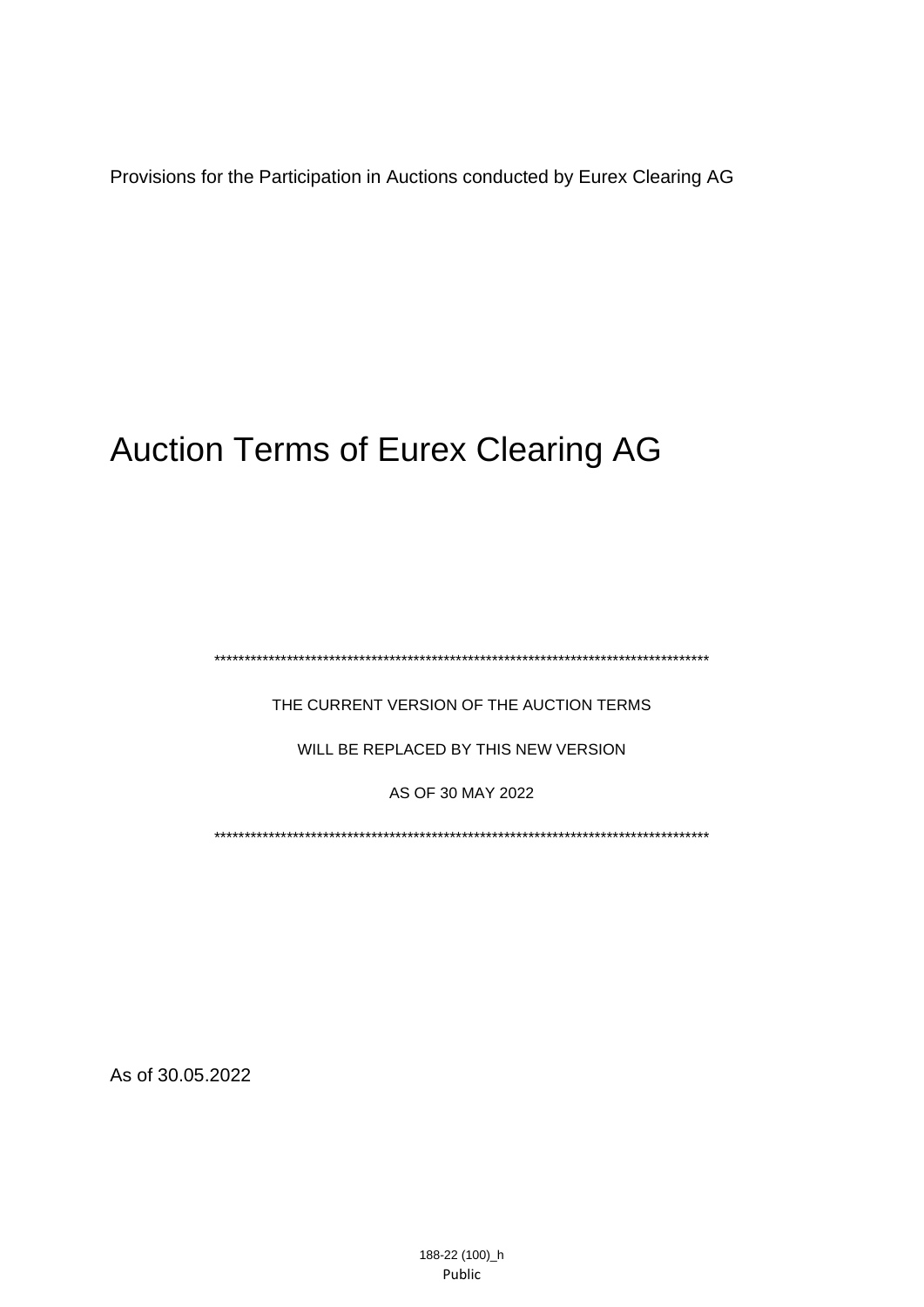Eurex04.07e As of 30.05.2022 Page 1

### <span id="page-1-0"></span>**Preamble**

Eurex Clearing AG operates an electronic auction platform ("**Auction Platform**") to ensure the fulfilment of delivery obligations arising from transactions with physical delivery in securities pursuant to the Clearing Conditions of Eurex Clearing AG ("**Clearing Conditions**").

In such cases specified in the Clearing Conditions, Eurex Clearing AG will conduct an auction on the Auction Platform enabling Eurex Clearing AG to purchase for the relevant securities ("**Auction Securities**") from the auction participants. The following auction terms of Eurex Clearing AG ("**Auction Terms**") shall govern the participation in the auction platform and the settlement of any transaction concluded via the auction platform.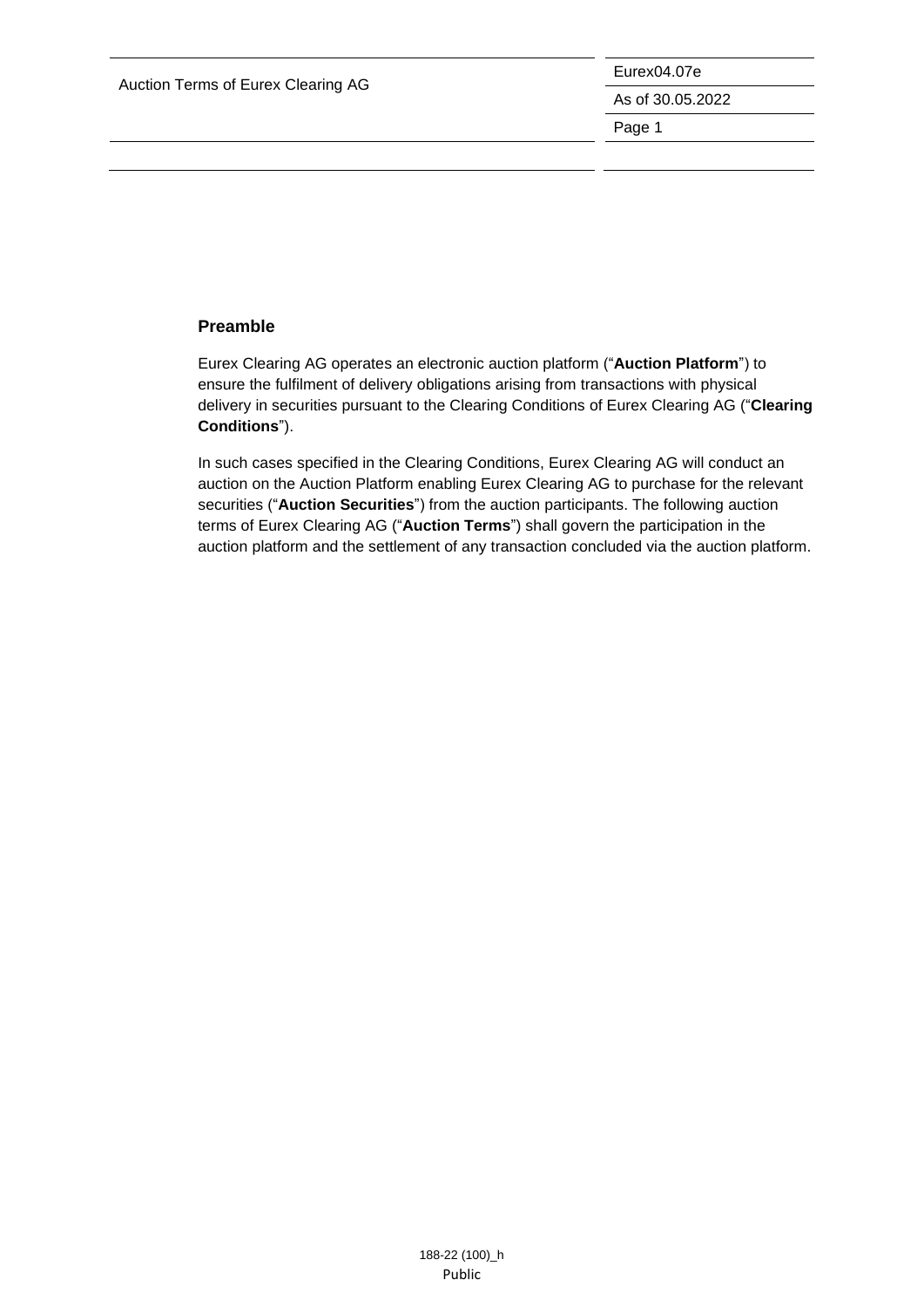As of 30.05.2022

Page 2

# **Content**

# Page

| 1    |                                                                           |  |
|------|---------------------------------------------------------------------------|--|
| 2    |                                                                           |  |
| 2.1  | To be able to participate in an Auction, the relevant participant needs 3 |  |
| 2.2  |                                                                           |  |
| 2.3  |                                                                           |  |
| 2.4  |                                                                           |  |
| 3    |                                                                           |  |
| 4    |                                                                           |  |
| 5    |                                                                           |  |
| 6    |                                                                           |  |
| 6.1  |                                                                           |  |
| 6.2  |                                                                           |  |
| 6.3  |                                                                           |  |
| 7    |                                                                           |  |
| 8    |                                                                           |  |
| 9    |                                                                           |  |
| 9.1  |                                                                           |  |
| 9.2  |                                                                           |  |
| 9.3  |                                                                           |  |
| 9.4  |                                                                           |  |
| 9.5  |                                                                           |  |
| 10   |                                                                           |  |
| 10.1 |                                                                           |  |
| 10.2 |                                                                           |  |
| 10.3 |                                                                           |  |
| 10.4 |                                                                           |  |
| 11   |                                                                           |  |
| 12   |                                                                           |  |
| 13   | Publications and Notices; Objections to Notifications or Reports 18       |  |
| 14   |                                                                           |  |
| 15   |                                                                           |  |
| 16   |                                                                           |  |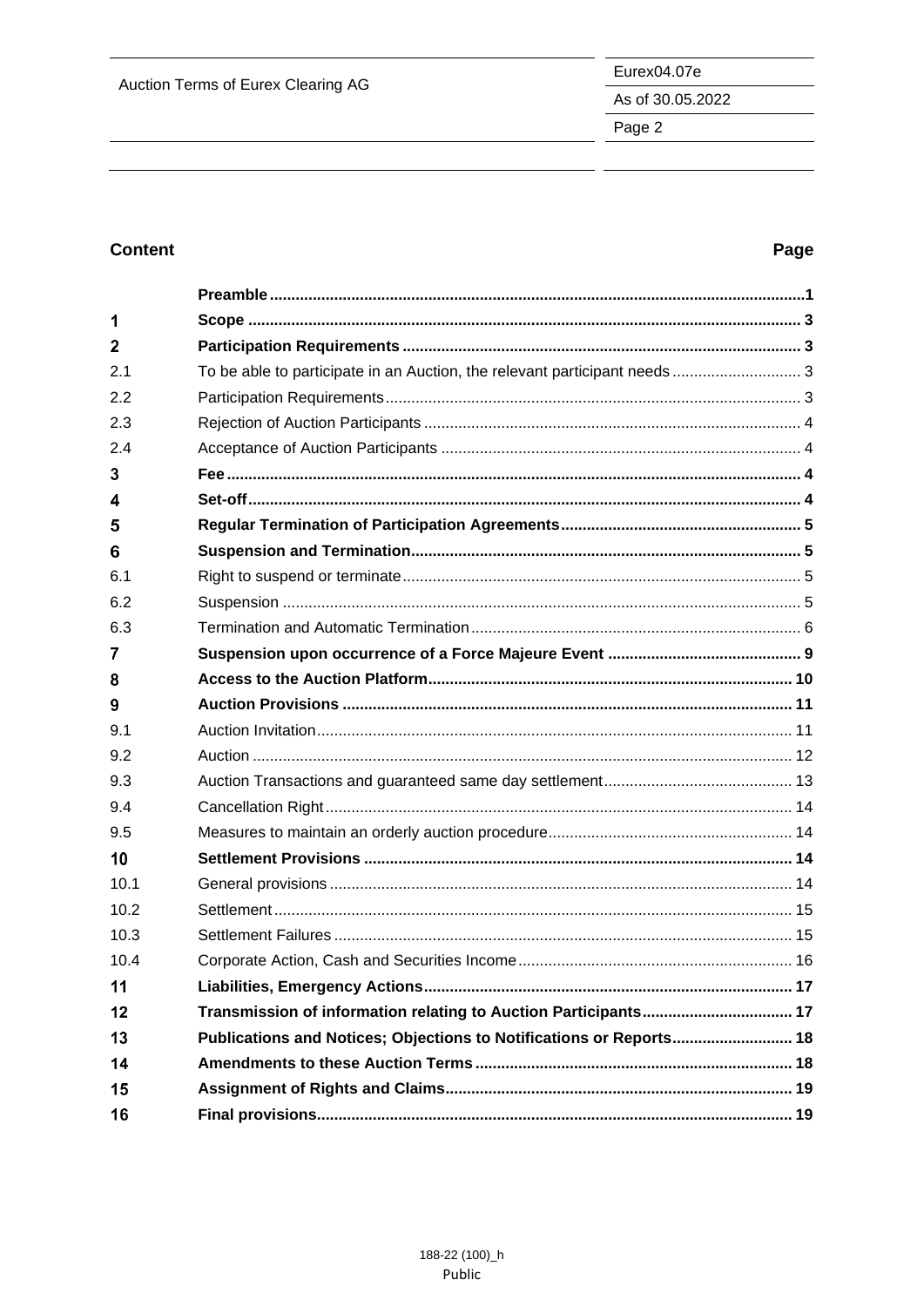#### <span id="page-3-0"></span>1 **Scope**

The Auction Terms shall apply to all auctions conducted by Eurex Clearing AG in accordance with Chapter I Part 1 Number 1.4.4 of the Clearing Conditions and the Special Clearing Conditions (each an "**Auction**").

For the avoidance of doubt, the Auction Terms shall not apply to

- (i) Hedging Auctions pursuant to Chapter I Part 1 Number 7.5.2 (2) of the Clearing Conditions and
- (ii) DM Auctions and DM Bonds Auctions pursuant to Chapter I Part 1 Number 7.5.3 of the Clearing Conditions.

#### <span id="page-3-1"></span> $\overline{2}$ **Participation Requirements**

- <span id="page-3-2"></span>**2.1** To be able to participate in an Auction, the relevant participant needs
	- (i) to meet the following participation requirements pursuant to Number 2.2 ("**Participation Requirements**") and
	- (ii) the Auction Participant and Eurex Clearing AG have signed the participation agreement attached to the Auction Terms as Appendix 1 ("**Auction Participation Agreement**").

#### <span id="page-3-3"></span>**2.2 Participation Requirements**

Any applicant for becoming a participant in Auctions ("**Auction Participant**") shall meet the following Participation Requirements and provide proof thereof in form and substance satisfactory to Eurex Clearing AG. The Auction Participant shall – in accordance with any mandatory laws applicable to it – promptly inform Eurex Clearing AG, if it is no longer in compliance with any of the Participation Requirements.

- 2.2.1 The Auction Participant shall be
	- (i) a Clearing Member of Eurex Clearing AG,
	- (ii) a Basic Clearing Member of Eurex Clearing AG, or
	- (iii) a DC Market Participant of Eurex Clearing AG.

"**Clearing Member**" means that the Auction Participant entered into a clearing agreement as Clearing Member with Eurex Clearing AG in the form as attached to the Clearing Conditions.

"**Basic Clearing Member**" means that the Auction Participant entered into a clearing agreement as Basic Clearing Member with Eurex Clearing AG in the form as attached to the Clearing Conditions.

"**DC Market Participant**" is an entity (other than a Clearing Member) that is a trading participant on one or more markets for which Eurex Clearing AG provides clearing and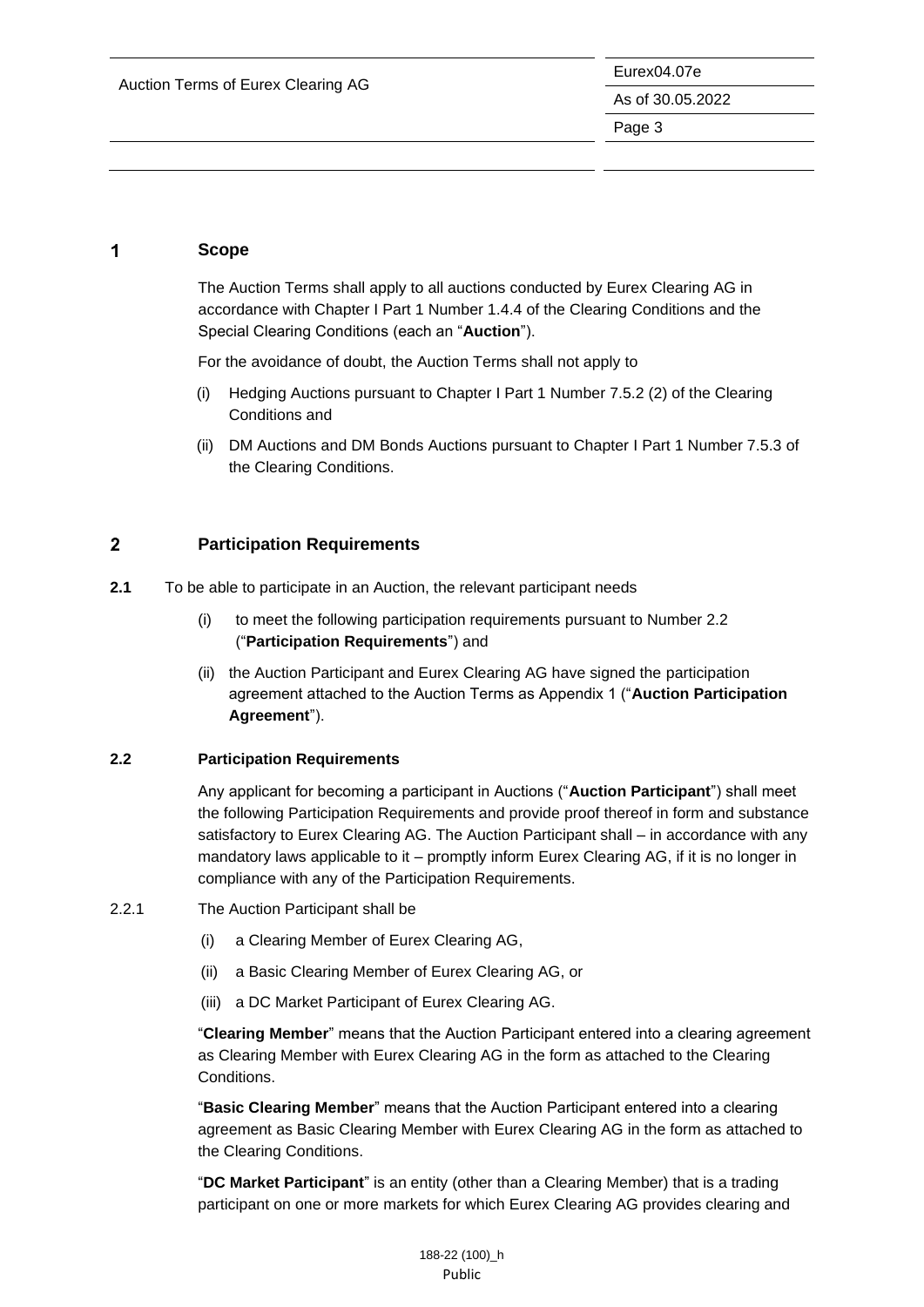which has entered into the Agreement on Technical Connection to the Clearing EDP of Eurex Clearing AG.

- 2.2.2 The Auction Participant has a technical connection to the Auction Platform by entering into an agreement with Deutsche Boerse AG as provider of the technical infrastructure ("**Connection Agreement**").
- 2.2.3 The Auction Participant shall have at least one securities account maintained with Clearstream Banking AG, Clearstream Banking S.A., Euroclear Bank S.A or Euroclear UK for the securities settlement of Auction Transactions ("**Auction Participant Settlement Account**").

### <span id="page-4-0"></span>**2.3 Rejection of Auction Participants**

Eurex Clearing AG may in its sole discretion reject an applicant notwithstanding that the Participation Requirements have been met by such applicant.

### <span id="page-4-1"></span>**2.4 Acceptance of Auction Participants**

By signing the Auction Participation Agreement by Eurex Clearing AG, Eurex Clearing AG accepts the applicant as Auction Participant. As of the signing of Eurex Clearing AG, the Auction Applicant may participate in Auctions.

#### <span id="page-4-2"></span> $\overline{3}$ **Fee**

The participation in Auctions is free of costs.

#### <span id="page-4-3"></span>**Set-off**  $\overline{\mathbf{4}}$

- 4.1 With respect to claims arising from Auction Transactions, Eurex Clearing AG is at any time entitled to set off its claims vis-à-vis the Auction Participant against claims of the Auction Participant vis-à-vis Eurex Clearing AG, whereas the Auction Participant shall not be entitled to set off its claims vis-à-vis Eurex Clearing AG against claims of Eurex Clearing AG vis-à-vis such Auction Participant, unless such claims are undisputed or have been determined as legally binding.
- 4.2 For the avoidance of doubt, no set-off shall be allowed of claims arising from Auction Transactions against claims arising under the Clearing Conditions or any Clearing Agreement (including any transaction cleared under the Clearing Conditions). Notwithstanding the restriction under Number 4.2 Sentence 1, Eurex Clearing AG shall be entitled to set-off any claims of the Auction Participant against Eurex Clearing AG arising from any Auction Transaction against the proprietary difference claim Eurex Clearing AG owes to the Auction Participant in its capacity as Clearing Member or Basic Clearing Member under the Clearing Conditions.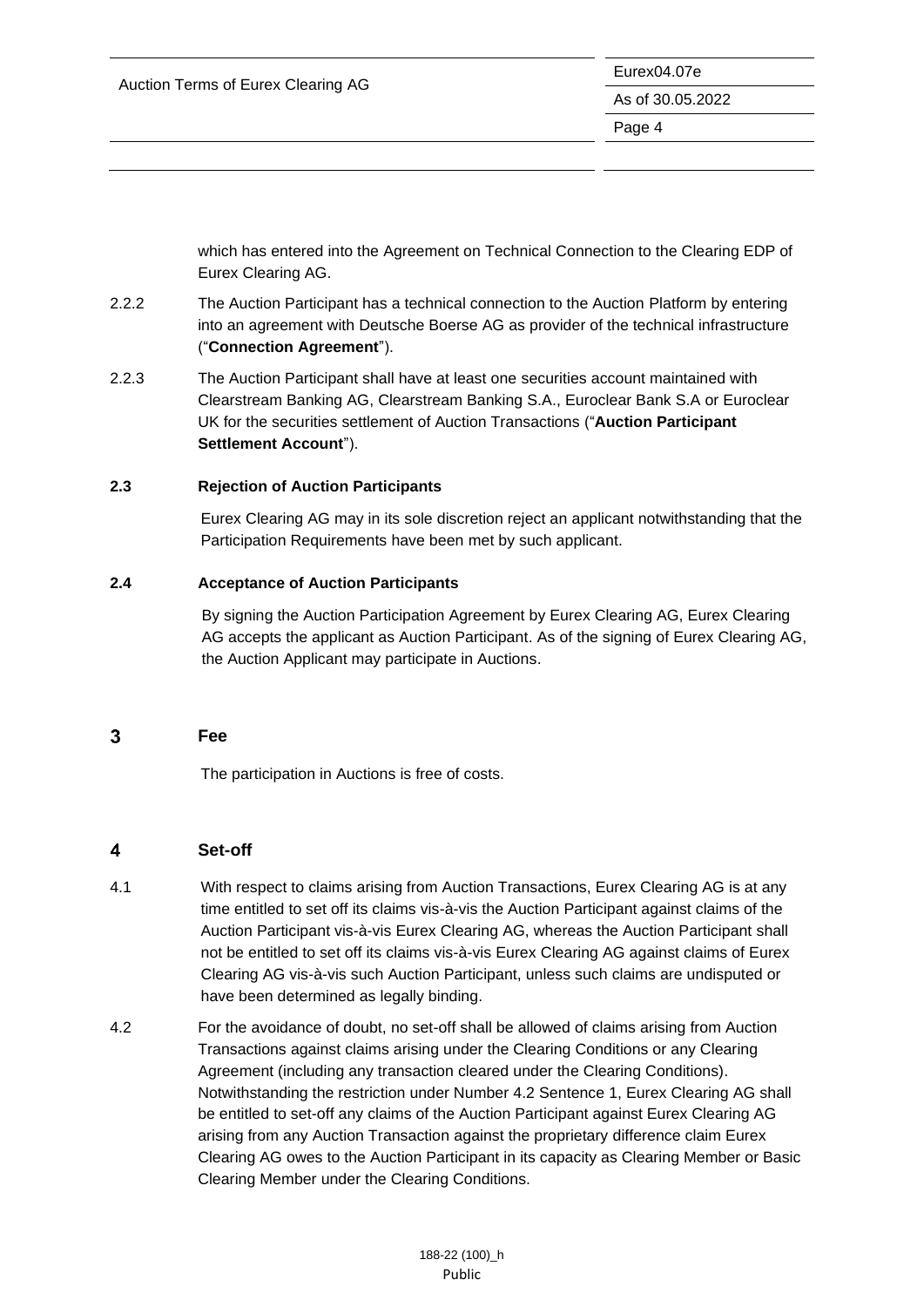#### <span id="page-5-0"></span>5 **Regular Termination of Participation Agreements**

Eurex Clearing AG and the Auction Participant may terminate (*kündigen*) the Auction Participation Agreement by giving at least one month prior written notice to the other party and specifying the date on which the termination shall become effective. Number 6 shall remain unaffected by this Number 5.

#### <span id="page-5-1"></span>6 **Suspension and Termination**

### <span id="page-5-2"></span>**6.1 Right to suspend or terminate**

Eurex Clearing AG may

- (i) upon the occurrence of a Suspension Event with respect to the Auction Participant, suspend the Auction Participant from the participation in Auctions pursuant to Number 6.2 ("**Suspension**"), or
- (ii) upon the occurrence of a Termination Event with respect to the Auction Participant, exercise its termination right with respect to the Auction Participation Agreement with the Auction Participant pursuant to Number 6.3 ("**Termination**").

The Auction Participation Agreement shall be terminated automatically upon the occurrence of an Automatic Termination Event with respect to an Auction Participant pursuant to Number 6.4 ("**Automatic Termination**").

Prior to a suspension of the Auction Participant or prior to the Termination of the Auction Participation Agreement pursuant to Numbers 6.2 or 6.3 (but not following the occurrence of an Automatic Termination Event), Eurex Clearing AG shall, when reasonable and appropriate in the circumstances, attempt to notify, and consult with, the relevant Auction Participant regarding the relevant event.

### <span id="page-5-3"></span>**6.2 Suspension**

6.2.1 If at any time a Suspension Event has occurred and is continuing with respect to Auction Participant, Eurex Clearing AG may suspend the Auction Participant from the participation in Auctions.

As part of the suspension, Eurex Clearing AG may (without limitation)

- (i) suspend the Network Partner from participating in Auctions,
- (ii) cancel open Auction Offers, or
- (iii) cancel open and not settled Auction Transactions.

Eurex Clearing AG shall notify the affected Auction Participant of the suspension decision. Eurex Clearing AG shall specify in the notification a reasonable period of time during which such suspension shall apply.

6.2.2 "**Suspension Event**" means the occurrence of any of the following events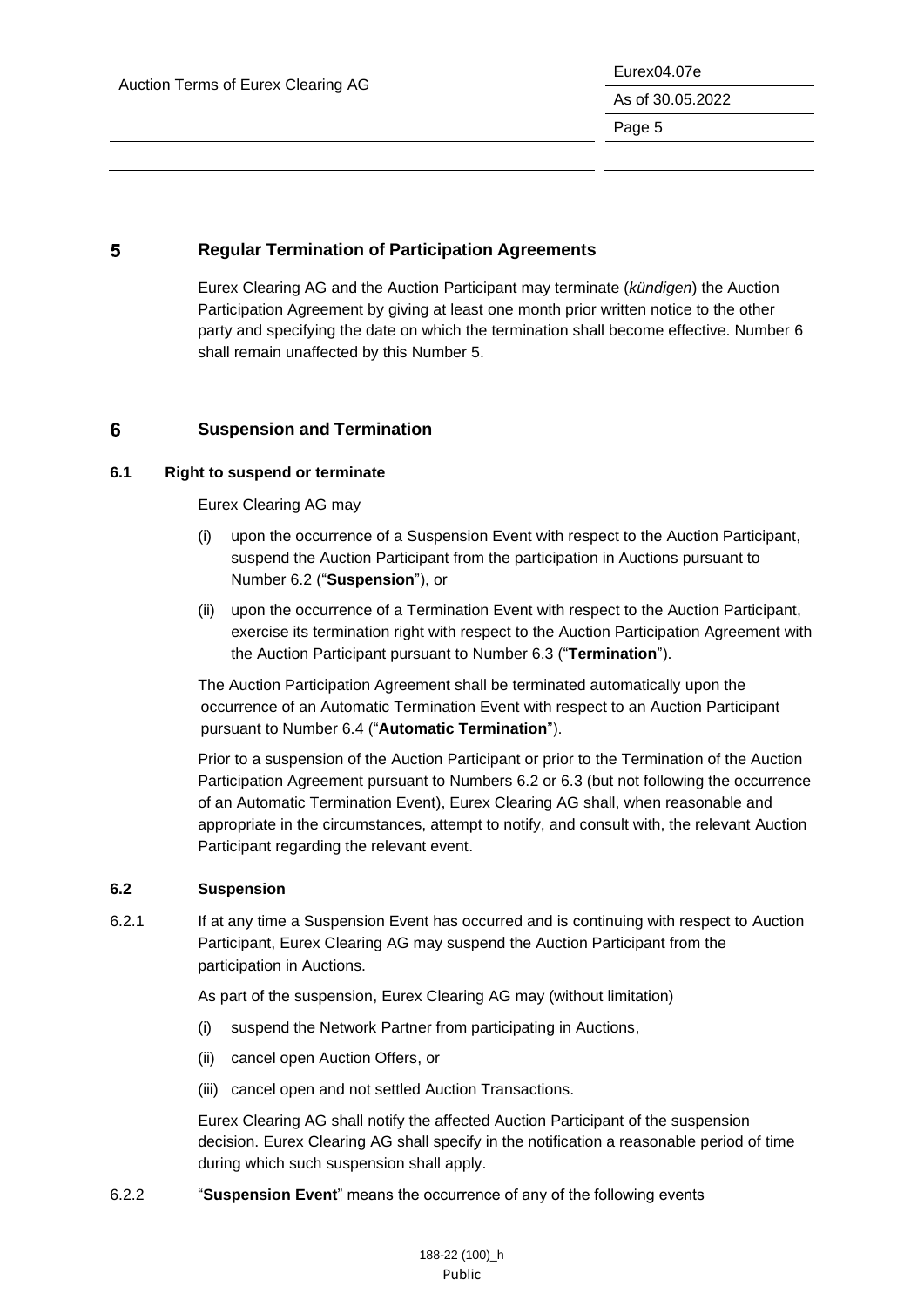|                                    | Eurex04.07e      |  |
|------------------------------------|------------------|--|
| Auction Terms of Eurex Clearing AG | As of 30.05.2022 |  |
|                                    | Page 6           |  |
|                                    |                  |  |
|                                    |                  |  |

- (i) the occurrence of a Termination Event with respect to the Auction Participant pursuant to Number 6.3;
- (ii) the occurrence of a termination event with respect to the Auction Participant acting in its capacity as Clearing Member or Basic Clearing Member under the Clearing Conditions (if applicable) ("**Clearing Conditions Termination Event**");
- (ii) the existence of an unremedied breach by the Auction Participant of its obligations under the Participation Agreement, except where such breach is minor, technical or administrative in nature in the reasonable opinion of Eurex Clearing AG;
- (iii) a determination is made by Eurex Clearing AG that a suspension of the Auction Participant is necessary to contain its exposure towards the Auction Participant;
- (iv) the suspension or termination (other than a voluntary termination) of the Auction Participant's membership by a CSD, central counterparty or a trading venue provided that the circumstances relating to that suspension or termination are, in Eurex Clearing AG's reasonable opinion, material to the management of the risk of Eurex Clearing; or
- (v) any other event in respect of the Auction Participant that could materially impact the ability of the Auction Participant to perform its obligations under the Auction Participation Agreement.
- 6.2.3 Upon the occurrence of a Termination or an Automatic Termination with respect to the Auction Participant pursuant to Number 6.3 or Number 6.4, the Auction Participant shall be suspended automatically ("**Automatic Suspension**").

Due to Automatic Suspension, Eurex Clearing AG shall

- (i) cancel all open Auction Offers, and
- (ii) cancel all open and not settled Auction Transactions.

If a settlement of the Auction Transaction occurs notwithstanding that Eurex Clearing AG cancelled an Auction Transaction in accordance with this Number 6.2.3, Eurex Clearing AG and the Auction Participant shall be required to redeliver the Auction Securities and repay the Settlement Amount.

6.2.4 Eurex Clearing AG may at any time when it deems appropriate revoke the suspension of the Auction Participant by submitting a written notice.

### <span id="page-6-0"></span>**6.3 Termination and Automatic Termination**

#### 6.3.1 **Termination following the occurrence of a Termination Event**

If at any time a Termination Event has occurred and is continuing with respect to the Auction Participant, Eurex Clearing AG may terminate the Auction Participation Agreement with the Auction Participant by giving a Termination Notice to the Auction Participant specifying the date and time on which the termination shall occur subject to and in accordance with Number 9.4.3 ("**Termination**").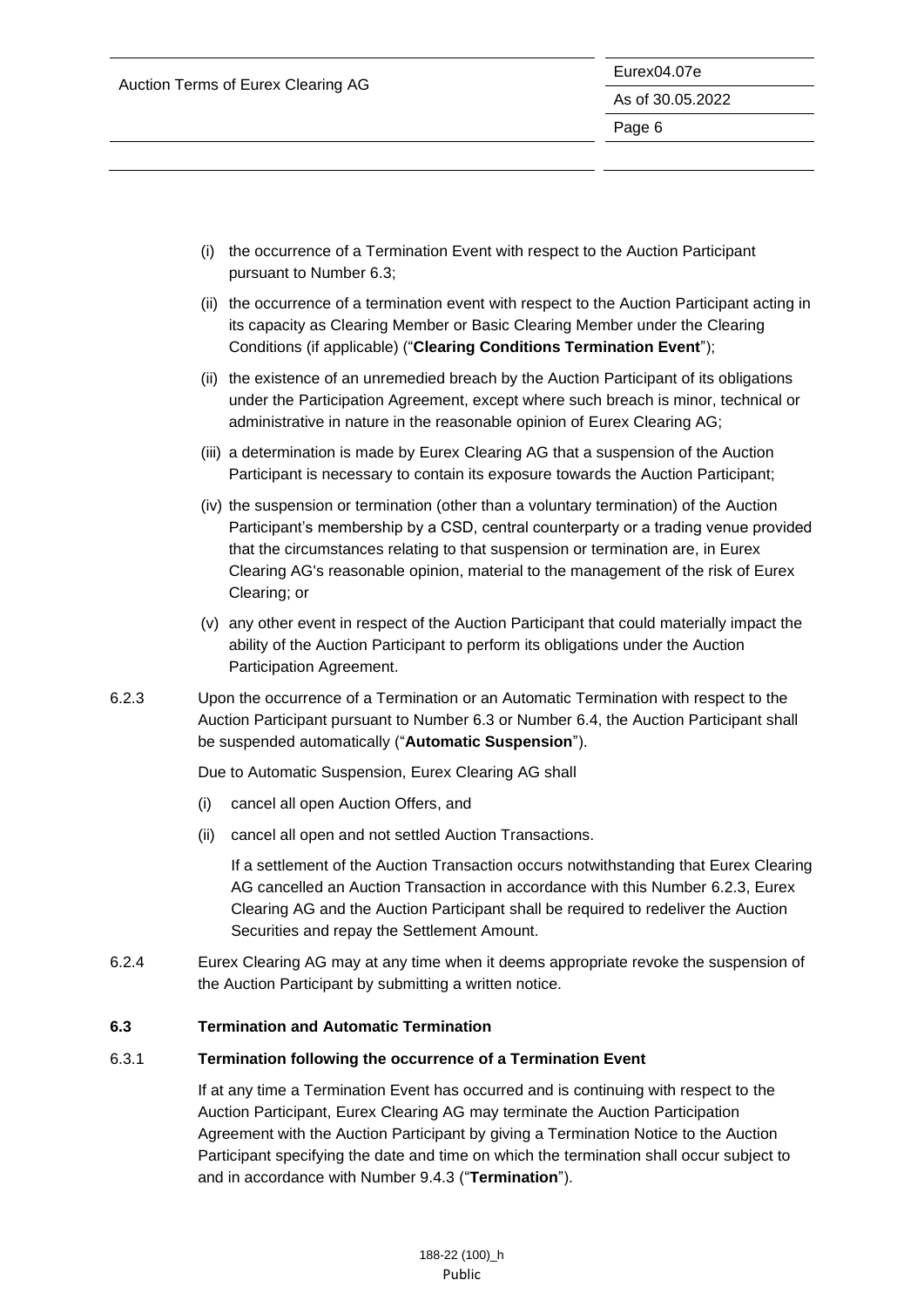Eurex04.07e As of 30.05.2022

Page 7

"**Termination Event**" means, with respect to the Auction Participant, any of the following events

#### (i) **Failure to Pay**

The Auction Participant fails to pay any amount due under the Terms and Conditions to Eurex Clearing AG.

#### (ii) **Failure to comply with the Auction Terms**

The Auction Participant fails to comply with any of its obligations under the Auction Participation Agreement (incorporating these Auction Terms).

#### (iii) **Rejection or objection to amendments to the Auction Terms**

The Auction Participant (i) rejects any of the terms and conditions of the Auction Participation Agreement or these Auction Terms or (ii) objects to an amendment to the Auction Participation Agreement or these Auction Terms and Eurex Clearing AG cannot reasonably be expected to continue its relationship with the Auction Participant, in particular, if such objections would lead to different versions of the Auction Participation Agreement or Auction Terms being applicable to several Auction Participants.

#### (iv) **Insolvency related Events**

- (a) In relation to an Auction Participant having its registered seat and centre of main interest or, where it is a credit institution, being headquartered (*mit Hauptniederlassung*) in Germany:
	- (aa) any event occurs which constitutes a cause for the initiation of insolvency proceedings (*Eröffnungsgrund*) as set out in Sections 17 to 19 of the German Insolvency Code (*Insolvenzordnung*);
	- (bb) a petition for insolvency proceedings in respect of its assets (*Antrag auf Eröffnung eines Insolvenzverfahrens*) is filed; or
	- (cc) actions are taken pursuant to Section 21 of the German Insolvency Code (*Insolvenzordnung*) by a competent court;
- (b) with respect to any Auction Participant not falling within the scope of Paragraph (a) above, any action, legal proceedings or other procedure or step is taken in relation to any of the following events or any of the following events occurs:
	- (aa) the suspension of payments, a moratorium of any indebtedness, winding-up, dissolution, termination of existence, liquidation, administration, reorganisation (by way of voluntary arrangement, scheme of arrangement or otherwise), bankruptcy, insolvency, judicial management or curatorship;
	- (bb) a settlement, deferred payment, debt restructuring, transfer, restructuring, composition, compromise, assignment or similar arrangement of the Auction Participant with any of its creditors;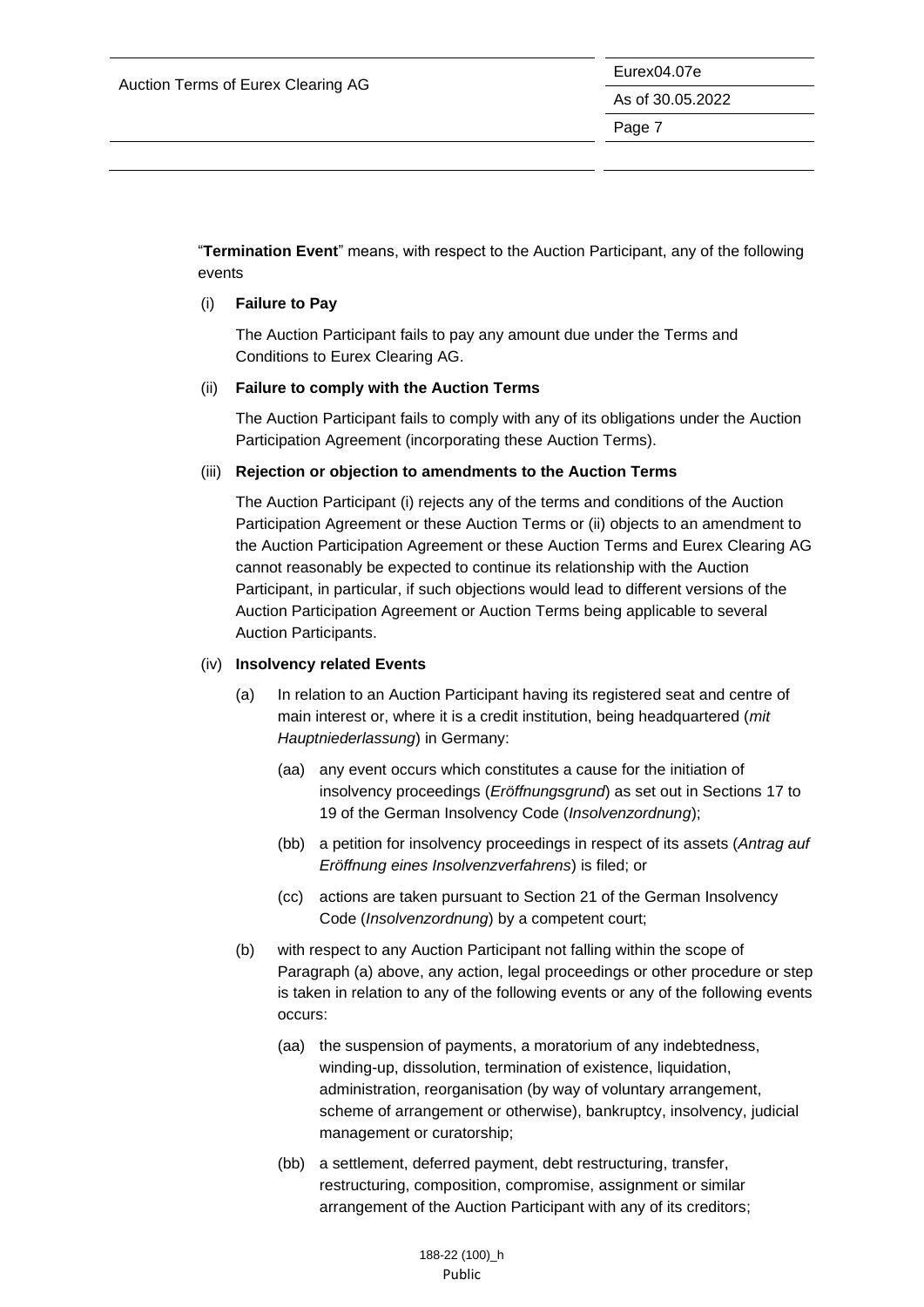- (cc) the appointment of a liquidator, trustee, receiver, administrative receiver, administrator, compulsory manager or other similar officer in respect of the Auction Participant or any of its assets; or
- (dd) any analogous procedure or step is taken in any jurisdiction, provided that this Paragraph (iv) (b) shall not apply to any procedure or step taken in relation to a solvent reorganisation of the Auction Participant.

### (v) **Violation of Regulatory Provisions**

Non-compliance by the Auction Participant with regulatory requirements, provided that non-compliance with such requirements may, in the reasonable opinion of Eurex Clearing AG, materially impair the proper fulfilment of the obligations under the Auction Participation Agreement.

### (vi) **Regulatory Actions**

Any administrative order issued with respect to the Auction Participant pursuant to Sections 45 to 46g German Banking Act, as well as any similar measures issued in relation to the Auction Participant under foreign law.

### (vii) **Change in Law and other similar Causes**

- (a) Any change takes place in the laws of Germany or the laws applicable to the Auction Participant or the official interpretation or application of such laws which, in the reasonable opinion of Eurex Clearing AG, have a material adverse impact on the interests of Eurex Clearing AG under the Auction Terms or the interests of the other Auction Participants, or
- (b) any similar event occurs having a similar adverse impact on the interests of Eurex Clearing AG under the Auction Terms or the interests of other Auction Participants.

### (viii) **Termination for serious cause (***aus wichtigem Grund***)**

The occurrence of an event which gives rise to a serious cause (*wichtiger Grund*) with respect to the Auction Participation Agreement and the continuation of the Auction Participation Agreement, taking into account all the circumstances of the specific case and weighing the interests of Eurex Clearing AG and the Auction Participant, cannot reasonably be expected.

### 6.3.2 **Automatic Termination**

If at any time an Automatic Termination Event occurs with respect to the Auction Participant, the Auction Participation Agreement shall be terminated automatically as of the point in time when the Automatic Termination Event occurred subject to and in accordance with Number 9.4.3 ("**Automatic Termination**").

"**Automatic Termination Event**" means the occurrence of

- (i) an Insolvency Termination Event or
- (ii) a Clearing Conditions Termination.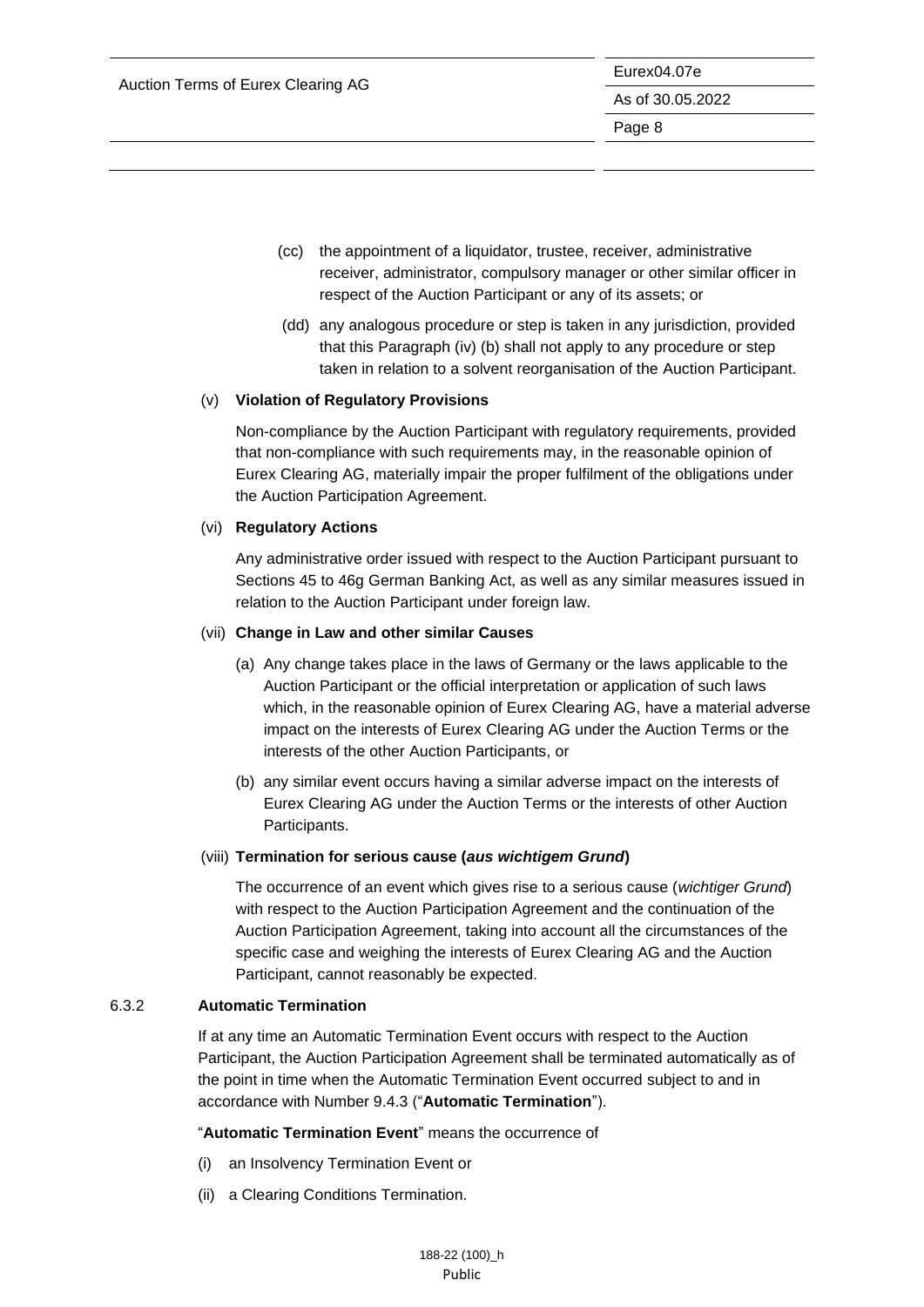#### "**Insolvency Termination Event**" means an event that occurs

- (i) with respect to an Auction Participant having its registered seat and center of main interest in Germany or, if it is a credit institution, being headquartered in Germany, when insolvency proceedings in Germany (*Insolvenzverfahren*) within the meaning of the German Insolvency Code (*Insolvenzordnung*) are commenced over the estate of the Auction Participant (*Eröffnung des Insolvenzverfahrens*), or
- (ii) with respect to an Auction Participant not falling under (i), when insolvency proceedings or similar proceedings under the laws of the jurisdiction where such Auction Participant has its registered seat and center of main interest or, if it is a credit institution, where it is headquartered, are commenced over the estate of the Auction Participant.

"**Clearing Conditions Termination**" means the occurrence of a termination with respect to the Auction Participant acting in its capacity as Clearing Member or Basic Clearing Member under the Clearing Conditions.

### 6.3.3 **Consequences of a Termination**

In case of a Termination or Automatic Termination with respect to the Auction Participant, the Auction Participant shall no longer be permitted to participate in any Auctions.

#### <span id="page-9-0"></span> $\overline{7}$ **Suspension upon occurrence of a Force Majeure Event**

7.1 If Eurex Clearing AG determines that an Extraordinary Event, Market Disorder Event, Impossibility Event or Force Majeure Event has occurred, Eurex Clearing AG may suspend and/or cancel any or all Auctions and/or the settlement of any Auctions Transactions entered into with the Auction Participant.

> Eurex Clearing AG shall not be liable to any Auction Participant with respect to its decision whether to take any of the aforementioned actions. Eurex Clearing AG shall inform affected Auction Participants as soon as reasonably practicably of its decision to take any of the aforementioned actions.

7.2 "**Extraordinary Event**" means the occurrence of extraordinary circumstances that in the opinion of Eurex Clearing AG have or may have a negative effect on market conditions of the markets in all or certain Financial Instruments and/or the functioning and/or the reliability of those markets and/or on other market infrastructures such as CCPs or CSDs, as determined by Eurex Clearing AG taking into account all circumstances Eurex Clearing AG deems relevant, including, without limitation, changes or potential changes in market liquidity or price volatility of Financial instruments in relevant markets as well as the suspension of trading at, or early closure of, relevant markets, CCPs or CSDs or the default of a market participant of a relevant market or the default of a clearing member of a CCP or the default of a participant of a CSD.

> "**Market Disorder Event**" means, under consideration of all applicable German laws, the occurrence of one of the following events: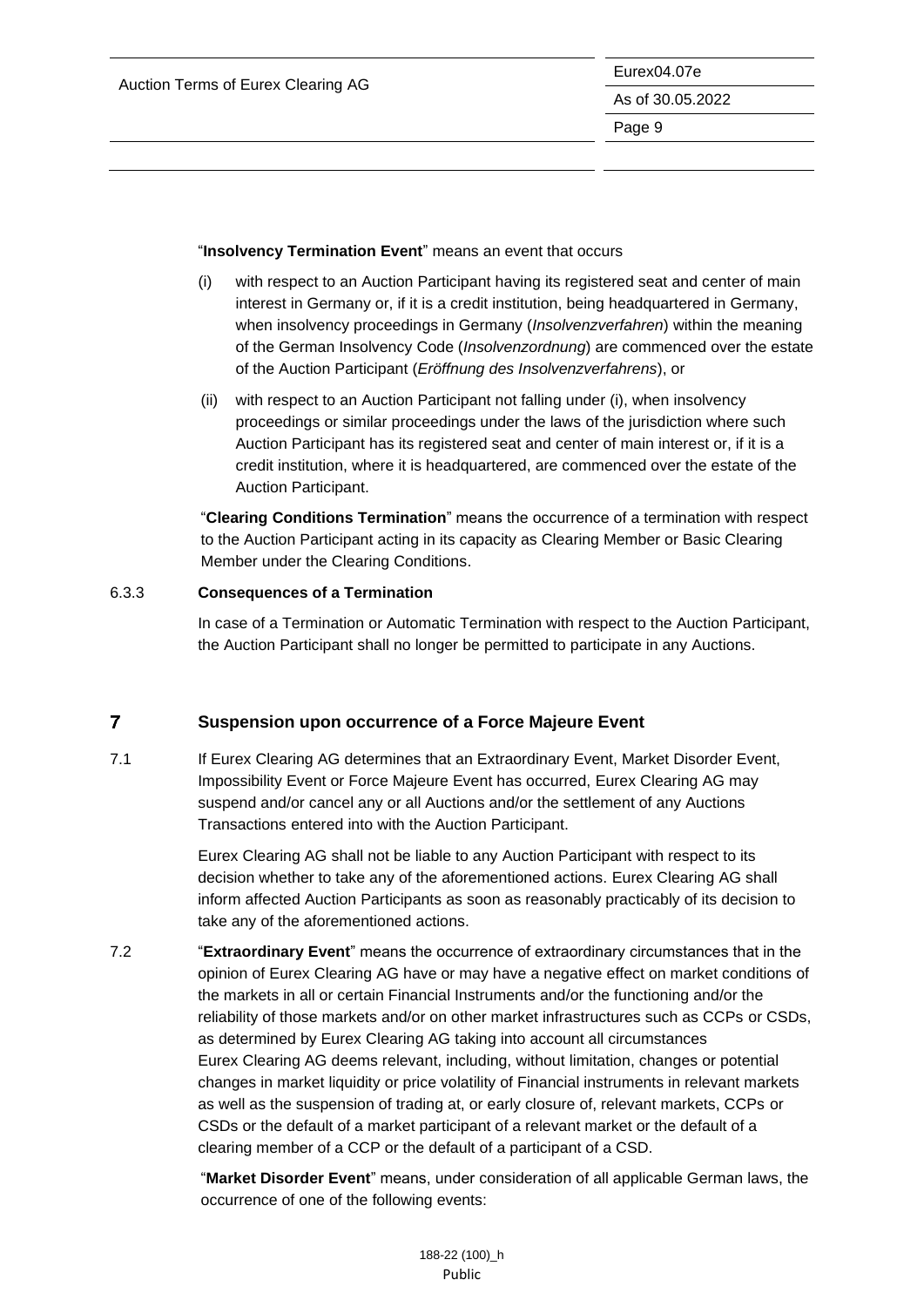- (i) the government of any nation, state or territory or any governmental entity, agency or authority thereof has taken or given notice of its intention to take actions or measures which may have a material adverse impact on the fulfilment of any obligations under any Auction Transaction or the Auction Participation Agreement; or
- (ii) the EU or any international organisations, or any institution or agency thereof, has introduced, varied, terminated or allowed to lapse any provision, rule or order which may have a material adverse impact on the fulfilment of any obligations under any Auction Transaction or the Auction Participation Agreement.

"**Impossibility Event**" means an event (excluding the occurrence of any Market Disorder Event) pursuant to which the fulfilment of any obligation under any Auction Transaction or the Auction Participation Agreement becomes impossible (*unmöglich*) or impracticable, for any reason whatsoever, as reasonably determined by Eurex Clearing AG under consideration of all applicable German laws.

"**Force Majeure Event**" (*höhere Gewalt*) means, under consideration of all applicable German laws, any failure or delay in discharging in whole or in part any obligations under any Auction Transaction or the Auction Participation Agreement by the obliged party, provided that such failure or delay arises from events which are beyond the reasonable control of the obliged party. Such events may include, without limitation, action of the elements, riot, insurrection, embargos, fire, flood, explosion, war, terrorism, power, communication or mechanical failure, unavailability or restriction of computer or data processing facilities, energy supplies, settlement systems or of bank transfer systems or wires, or any similar event, provided it is beyond the reasonable control of the obliged party.

<span id="page-10-0"></span>7.3 Eurex Clearing AG may inform BaFin of any actions taken by Eurex Clearing AG pursuant to this Number 7.

#### 8 **Access to the Auction Platform**

- (1) Eurex Clearing AG grants the Auction Participant the possibility to use the Auction Platform for the purpose of participating in Auctions held by Eurex Clearing AG. The Auction Participant shall apply for the user identification codes and access codes by using the dedicated User forms.
- (2) The authorisation to access the Auction Platform is granted exclusively to the relevant Auction Participant and shall not be assigned to third parties. The Auction Participant is obliged to keep secret the user identifications and personal access codes and to secure the access to the Auction Platform with all due diligence. The Participants are obliged to inform Eurex Clearing AG instantly, if indications for an unauthorized use of the Auction Platform by application of user identification and access code have been identified.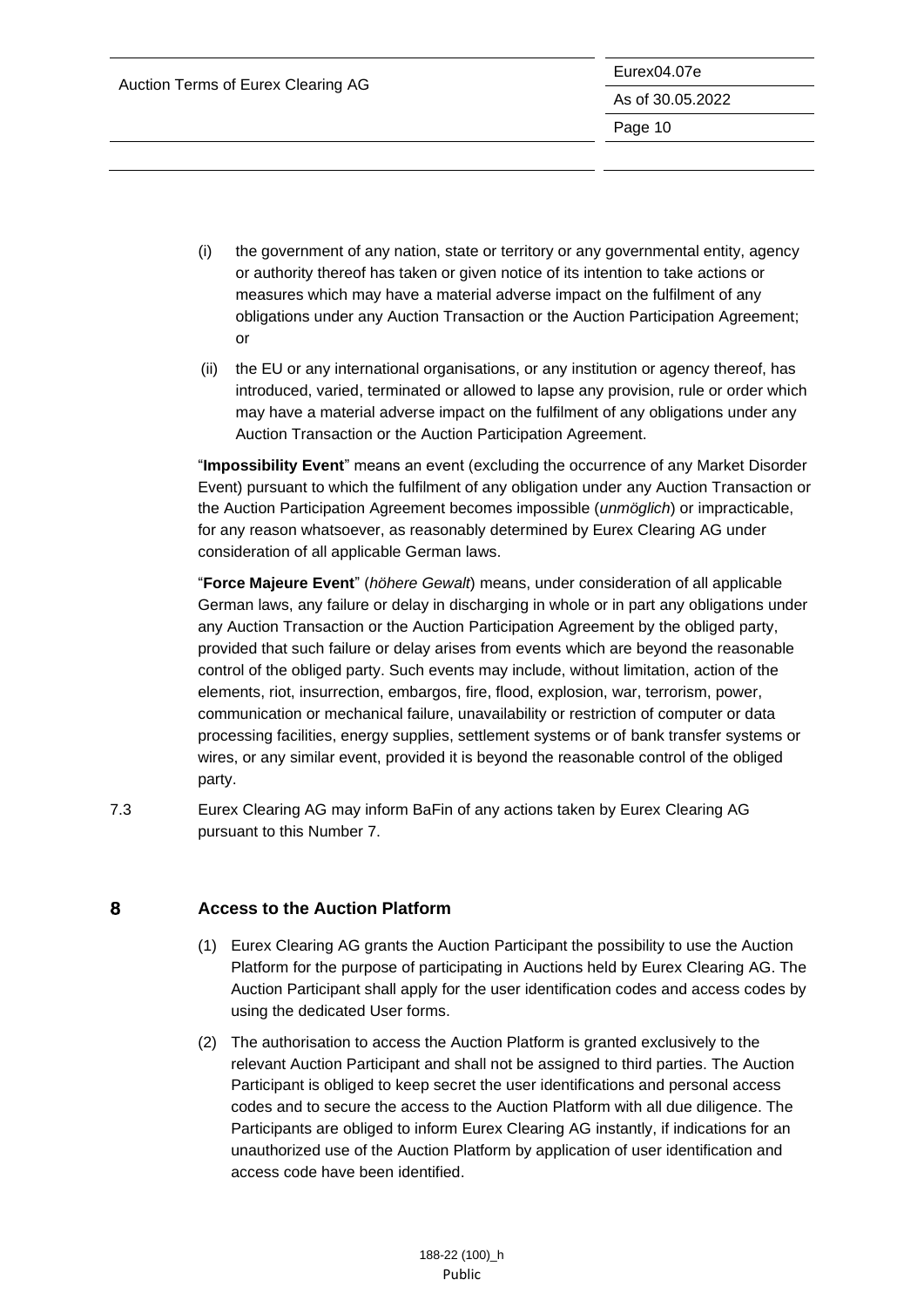(3) Auction Participants shall be liable for all kinds of activities taking place with employment of their user identification and access code. In particular, any unauthorized Auction Offers, which are accepted by Eurex Clearing AG, shall be binding for the Auction Participant.

#### <span id="page-11-0"></span> $9$ **Auction Provisions**

This Number 9 sets out the provisions governing the Auctions which Eurex Clearing AG may conduct in accordance with Chapter I Part 1 Number 1.4.4 of the Clearing Conditions and the Special Clearing Conditions.

Each Auction shall relate to a particular Financial Instrument. Eurex Clearing AG will not conduct more than one Auction simultaneously with respect to the same Financial Instrument and Settlement Currency

Each Auction shall be carried out subject to and in accordance with the following provisions:

### <span id="page-11-1"></span>**9.1 Auction Invitation**

Eurex Clearing AG shall invite the Auction Participant to participate in an Auction ("**Auction Invitation**"). The Auction Invitation will be provided to the Auction Participants through the Auction Platform prior to the commencement of the Auction Period on the relevant Business Day.

Eurex Clearing AG will specify at least the following information in relation to an Auction Invitation:

- (i) the Auction Securities with respect to which Eurex Clearing AG is conducting the relevant Auction,
- (ii) the currency in which the Auction Offer shall be denominated and in which settlement of any resulting Auction Transacting shall take place ("**Buy-In Currency**"),
- (iii) the aggregate notional amount or the aggregate number of units, as applicable, of the relevant Financial Instrument to be acquired through the Auction ("**Auction Quantity**"),
- (iv) the time as of which the Auction Period commences ("**Auction Start Time**"),
- (v) the applicable Business Day on which the Auction shall be conducted ("**Auction Day**"),
- (vi) the period of time determined during which Auction Offers may be submitted, changed or cancelled ("**Auction Period**"),
- (vii) the maximum price that Eurex Clearing AG may accept as Offer Price ("**Maximum Offer Price**"),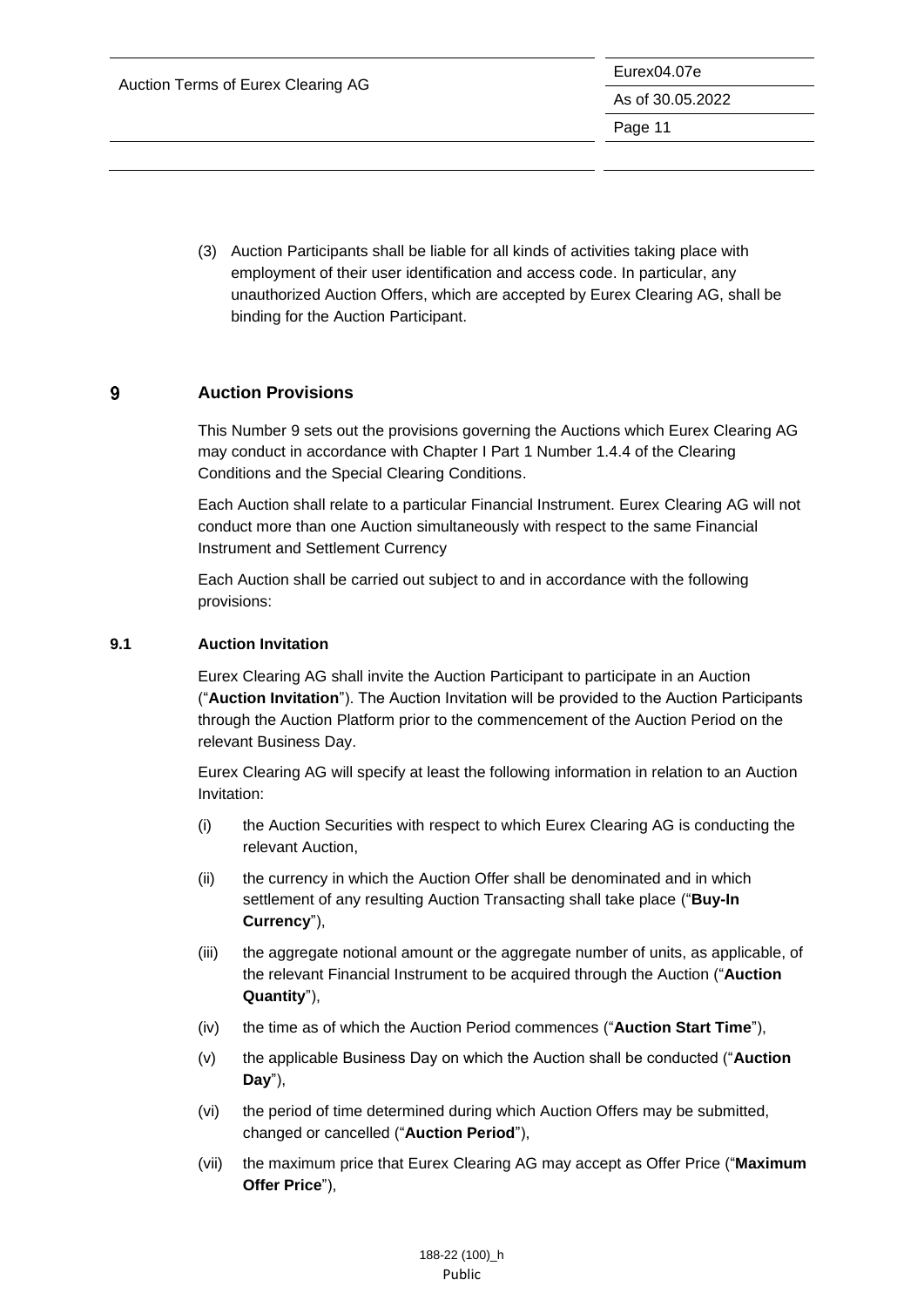- (viii) the lowest possible Offer Price for which the relevant Financial Instruments with respect to an Auction may be acquired by Eurex Clearing AG ("**Floor Price**"),
- (ix) the minimum notional amount or the number of units, as applicable of the relevant Financial Instrument for which an Auction Offer may be submitted ("**Minimum Offer Quantity**"), and
- (x) the earliest time specified by Eurex Clearing AG following the conclusion of an Auction Transaction as the auction settlement cut-off time for the settlement of an Auction Transaction by an Auction Participant ("**Earliest Possible Settlement Cut-Off Time**").

### <span id="page-12-0"></span>**9.2 Auction**

### **9.2.1 Submission of Auction Offers**

(i) During the Auction Period, the invited Auction Participant may submit an Auction Offer with respect to the relevant Auction through the Auction Platform.

"**Auction Offer**" means, with respect to an Auction, an offer submitted by the Auction Participant within the Auction Platform for the sale of the relevant Auction Securities by the Auction Participant to Eurex Clearing AG and must specify an Offer Quantity, an Offer Price and any other specification that may be required by the Auction Invitation.

"**Offer Quantity**" means, with respect to an Auction, the aggregate notional amount or the aggregate number of units, as applicable of the relevant Auction Securities specified by the Auction Participant in an Auction Offer, subject to (i) a minimum equal to the Minimum Offer Quantity and (ii) a maximum equal to the Auction Quantity.

"**Offer Price**" means, with respect to an Auction, the price (excluding any accrued interest in case of interest bearing Auction Securities) in the Buy-In Currency specified by the Auction Participant in an Auction Offer, subject to a maximum amount equal to the Maximum Offer Price and a minimum amount equal to the Floor Price. The Offer Price shall either be specified as an amount per unit of the Auction Securities or as a percentage of the notional amount of the Auction Securities, unless the context requires otherwise.

- (ii) The Auction Offer of the Auction Participant will not be disclosed to any other Auction Participant.
- (iii) Within the Auction Period, Auction Offers may subsequently be amended, cancelled and/or re-entered by the Auction Participant. Once the Auction Participant submitted an Auction Offer for a specific Auction, it may not submit another Auction Offer for the same Auction relating to the same Auction Securities and settlement currency as long as the earlier Auction Offer has not been cancelled in whole.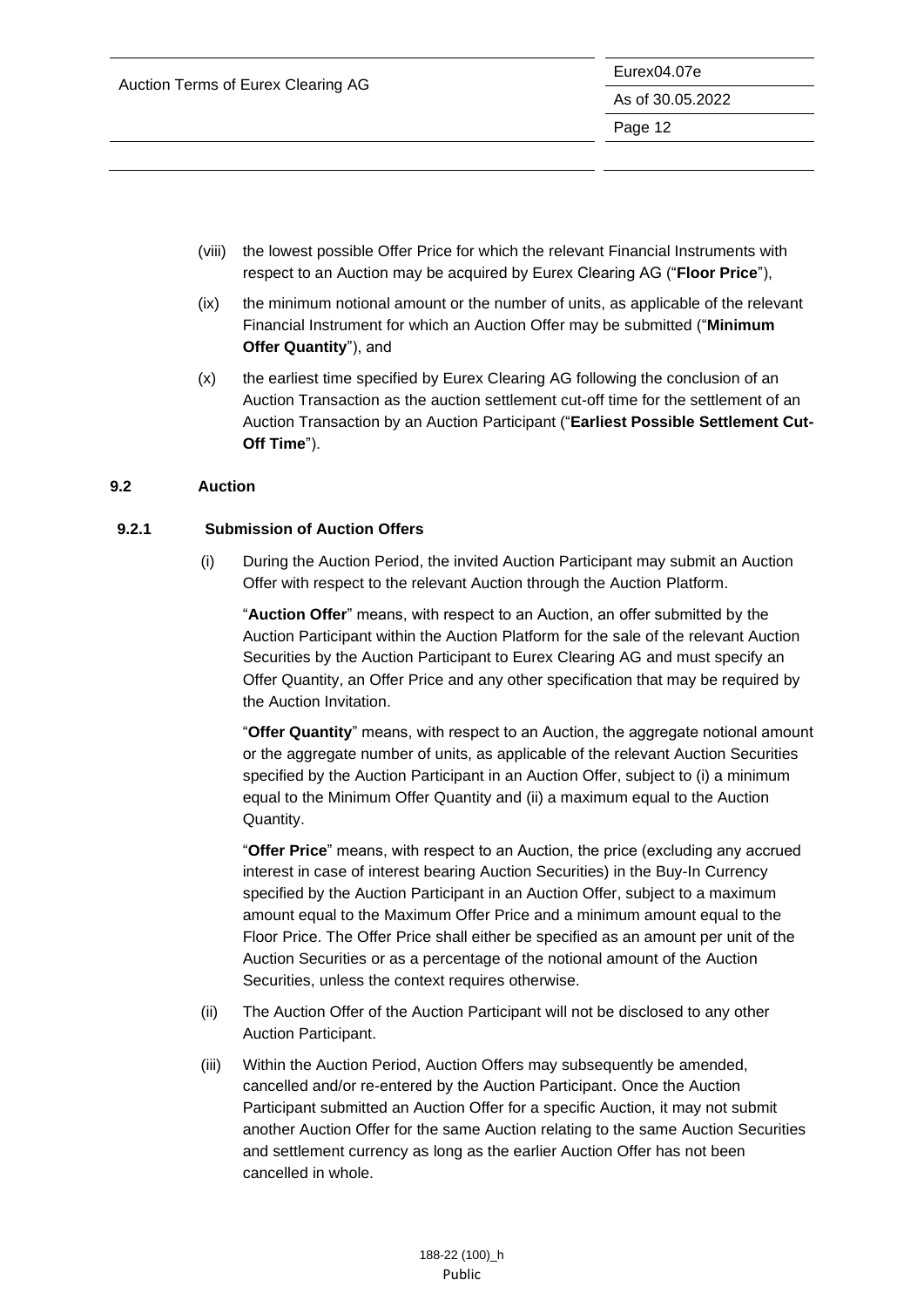(iv) At the end of the Auction Period, the prevailing Auction Offers will become binding for the Auction Participant and can no longer be amended or cancelled by the Auction Participant.

### **9.2.2 Determination of winning Auction Offers**

- (i) Following the end of an Auction Period, Eurex Clearing AG determines with respect to each Auction Offer whether it accepts or rejects such Auction Offer in whole or in part.
- (ii) Eurex Clearing AG will accept or reject Auction Offers in accordance with the following principles (but not limited to):
	- (I) Auction Offers with lower Offer Prices will be preferred over Auction Offers with higher Auction Prices.
	- (II) If Auction Offers have identical Offer Prices, Auction Offers with a higher Offer Quantity will be preferred over Auction Offers with a lower Offer Quantity.
	- (III) If Auction Offers have identical Offer Prices and Offer Quantities, Auction Offers submitted earlier will be preferred over Auction Offers that have been submitted at a later point in time.
- (iii) Eurex Clearing AG may accept an Auction Offer in whole or in part. When accepting an Auction Offer, Eurex Clearing AG also determines the Accepted Quantity and shall not be entitled to adjust the Offer Price specified by the Auction Participant.

#### "**Accepted Quantity**" means

- (I) with respect to an Auction Offer that has been accepted by Eurex Clearing AG in whole, the Offer Quantity, and
- (II) with respect to an Auction Offer that has been accepted by Eurex Clearing AG in part, the notional amount or the number of units of the relevant Auction Securities so determined by Eurex Clearing AG, which shall be less than the Offer Quantity. The Accepted Quantity may be less than the Minimum Offer Quantity.
- (iv) Eurex Clearing AG shall inform each Auction Participant that submitted an Auction Offer about whether Eurex Clearing AG has accepted or rejected the relevant Auction Offer via the Auction Platform.

#### <span id="page-13-0"></span>**9.3 Auction Transactions and guaranteed same day settlement**

- 9.3.1 Upon acceptance of an Auction Offer in whole or in part by Eurex Clearing AG, an Auction Transaction shall automatically be concluded between the Auction Participant, which submitted such Auction Offer, and Eurex Clearing AG.
- 9.3.2 Following the conclusion of an Auction Transaction, the relevant Auction Participant shall deliver to Eurex Clearing AG the Auction Securities owed by it under the Auction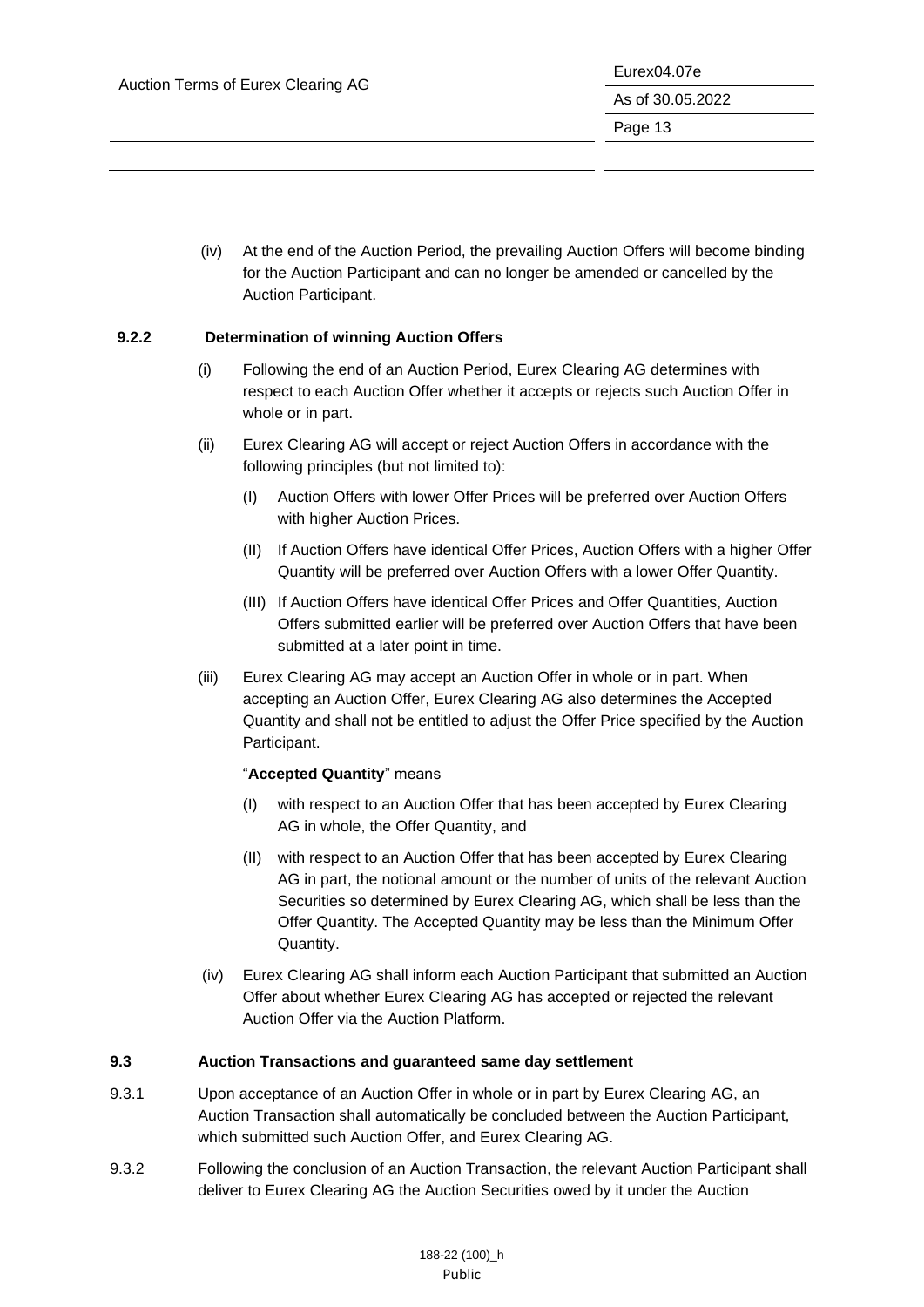Transaction in the Accepted Quantity against payment of the Settlement Amount in accordance with Number 10 below and the instructions of Eurex Clearing AG.

9.3.3 The Auction Securities shall be delivered to Eurex Clearing AG on the relevant Auction Day until the settlement cut-off time as specified by Eurex Clearing AG in the Auction Platform (*guaranteed same day delivery*).

### <span id="page-14-0"></span>**9.4 Cancellation Right**

Eurex Clearing AG shall be entitled to cancel any or all Auction Transactions in whole or in part by giving notice thereof to the relevant Auction Participant provided that no settlement of such Auction Transaction has yet occurred. If a settlement occurs notwithstanding that Eurex Clearing AG cancelled an Auction Transaction in accordance with this Number 9.4, the Auction Participant and Eurex Clearing AG shall be required to redeliver the Auction Securities and repay the Settlement Amount received from each other.

### <span id="page-14-1"></span>**9.5 Measures to maintain an orderly auction procedure**

Eurex Clearing AG may execute any measures necessary to ensure an orderly auction procedure, including, without limitation:

- (i) Adjustment of the Auction Start Time or the Auction Period,
- (ii) Suspension or cancellation of the Auction, or
- (iii) Cancellation or rejection of Auction Offers.

#### <span id="page-14-2"></span>10 **Settlement Provisions**

#### <span id="page-14-3"></span>**10.1 General provisions**

- (i) Upon Acceptance of the relevant Auction Offer, Eurex Clearing AG will inform the Auction Participant of the quantities, settlement amounts and other settlement details (including shaping and sizing) as soon as reasonably practicable. Eurex Clearing AG may instruct that a settlement shall occur in one or more tranches.
- (ii) Each Auction Participant shall, for the purpose of a timely and correct fulfilment of its delivery obligations, ensure that (I) sufficient Auction Securities are available on the relevant Auction Participant Settlement Account and (II) it has appropriately instructed the relevant CSD (with whom the relevant Auction Participant Settlement Account of the Auction Participant is maintained) that settlements can be processed latest until the applicable settlement cut-off time specified by Eurex Clearing AG.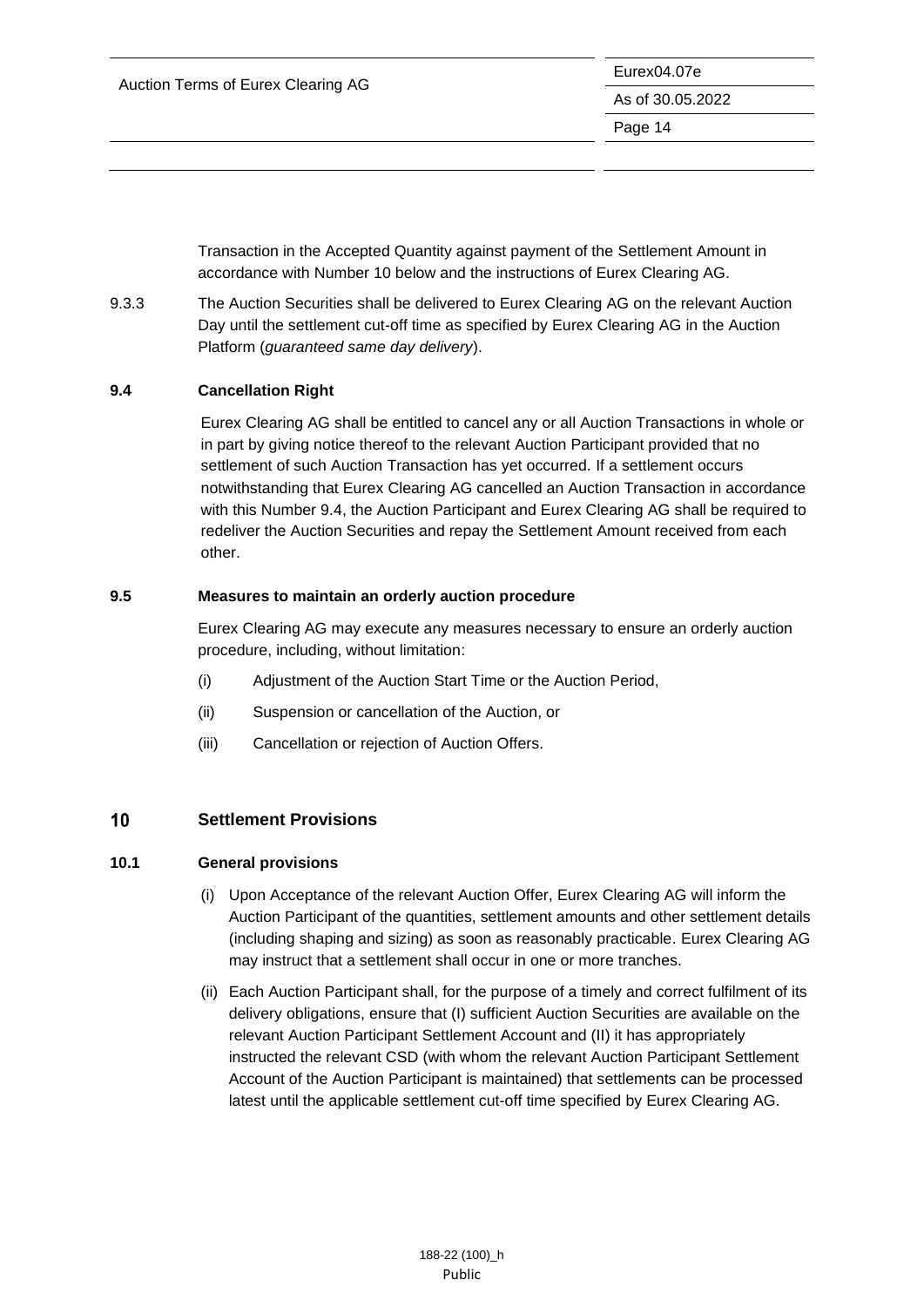#### <span id="page-15-0"></span>**10.2 Settlement**

(i) All deliveries of Auction Securities owed by the Auction Participant under an Auction Transaction shall be carried out versus payment (DvP) of the Settlement Amount in the Buy-In Currency between the Auction Participant and Eurex Clearing AG.

"**Settlement Amount**" means with respect to an Auction Transaction the amount payable for the sale of the Auction Securities, as determined by Eurex Clearing AG based on

- (I) the Offer Price of the relevant Auction Transaction,
- (II) in case of an interest-bearing Auction Securities, any accrued interest applicable for the Auction Securities, and
- (III) the Accepted Quantity.
- (ii) The Auction Participant shall deliver the Auction Securities to the Eurex Clearing AG Settlement Account on the Auction Day by no later than the Auction Settlement Cut-Off Time notified by Eurex Clearing AG to the Auction Participant upon the conclusion of the relevant Auction Transaction.

"**Eurex Clearing AG Settlement Account**" means the account of Eurex Clearing AG with CBL, CBF or Euroclear UK for the purpose of settlement of Auction Transactions.

"**Auction Settlement Cut-Off Time**" means, with respect to an Auction Transaction, the cut-off time for delivery of the Auction Securities owed by the Auction Participant under the Auction Transaction, as determined by Eurex Clearing AG with respect to the Auction Transaction.

#### <span id="page-15-1"></span>**10.3 Settlement Failures**

#### **10.3.1 Failure by the Auction Participant to deliver Auction Securities**

- (i) If the Auction Participant fails to deliver the Auction Securities to the relevant Eurex Clearing AG Settlement Account by the relevant Auction Settlement Cut-Off Time on the Auction Day, the Auction Transaction shall be cancelled automatically and Eurex Clearing AG shall give notice thereof to the Auction Participant.
- (ii) In case of an automatic cancellation of the relevant Auction Transaction, the Auction Participant shall not be entitled to receive any payment of the Settlement Amount with respect to the cancelation of an Auction Transaction and shall cancel its respective settlement instruction with the CSD.
- (iii) The Auction Participant failing to deliver the Auction Securities shall be obliged to pay a penalty payment to Eurex Clearing AG in the amount of 0.04 per cent of the stock market price or market value of the Auction Securities due at the moment of the default's beginning, however, no less than EUR 1,000.00.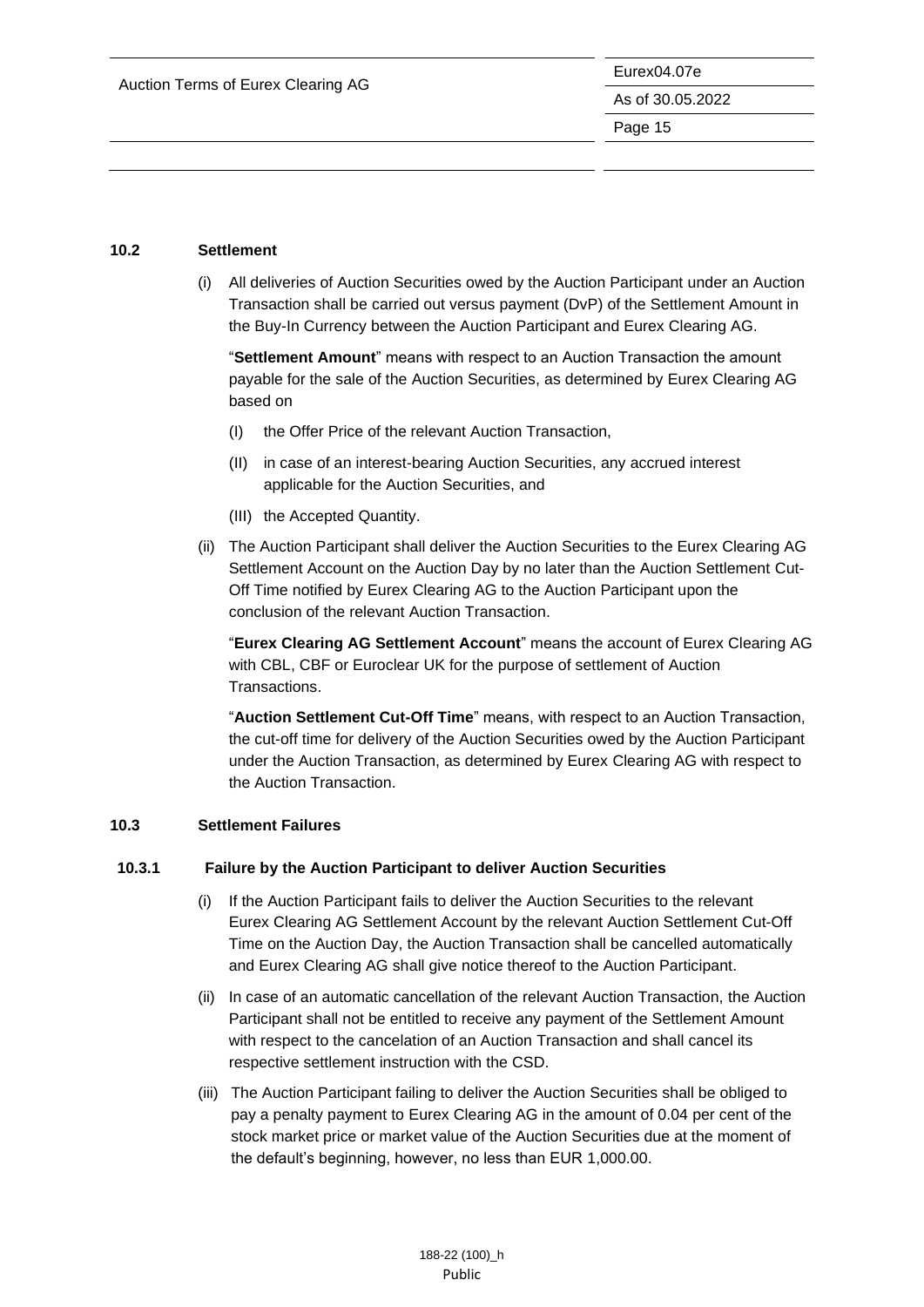- (iv) If a settlement occurs notwithstanding the automatic cancellation of the Auction Transaction in accordance with this Paragraph (i), Eurex Clearing AG shall be entitled
	- (I) to unwind the cancellation, or
	- (II) to request from the Auction Participant the repayment of the Settlement Amount against redelivery of the Auction Securities received.

### **10.3.2 Failure by Eurex Clearing AG to pay the Settlement Amount**

If the delivery versus payment settlement of an Auction Transaction with the Auction Participant fails due to the failure by Eurex Clearing AG to pay the Settlement Amount for the Auction Securities to the Auction Participant by the relevant Auction Settlement Cut-Off Time on the Auction Day, Eurex Clearing AG shall be entitled to cancel the Auction Transaction.

### <span id="page-16-0"></span>**10.4 Corporate Action, Cash and Securities Income**

This Number 10.4 applies only with respect to Auction Securities that are subject to the Settlement Provisions of this Number 10.

#### **10.4.1 Corporate Actions**

- (i) Where any voting rights or elections in relation to corporate actions (e.g. the exercise of subscription rights) may or have to be exercised in relation to any Auction Securities, Eurex Clearing AG shall not have any obligation in respect of the exercise of such voting rights or the exercise of such elections in relation to corporate actions to be made in accordance with the instructions of the Auction Participant.
- (ii) Eurex Clearing AG shall not exercise any voting or other rights resulting from such Auction Securities.
- (iii) Eurex Clearing AG shall neither be under any obligations to exercise any subscription right resulting from Auction Securities nor under any obligations to sell such subscription rights and any subscription right resulting from such Auction Securities which has not been exercised by the end of the subscription period shall lapse without the Auction Participant being entitled to any compensation.

#### **10.4.2 Cash and Securities Income**

Upon the occurrence of an Income Event, with respect to an Auction Transaction, Eurex Clearing AG shall be entitled to receive a payment or delivery of an amount equivalent to the amount of the Cash Income and/or Securities Income from the Auction Participant.

"**Income Event**" means, with respect to the settlement of an Auction Transaction, the payment or delivery of Cash Income or Securities Income to the Auction Participant during the period commencing with the relevant Auction Day and ending with the final settlement of the Auction Transaction.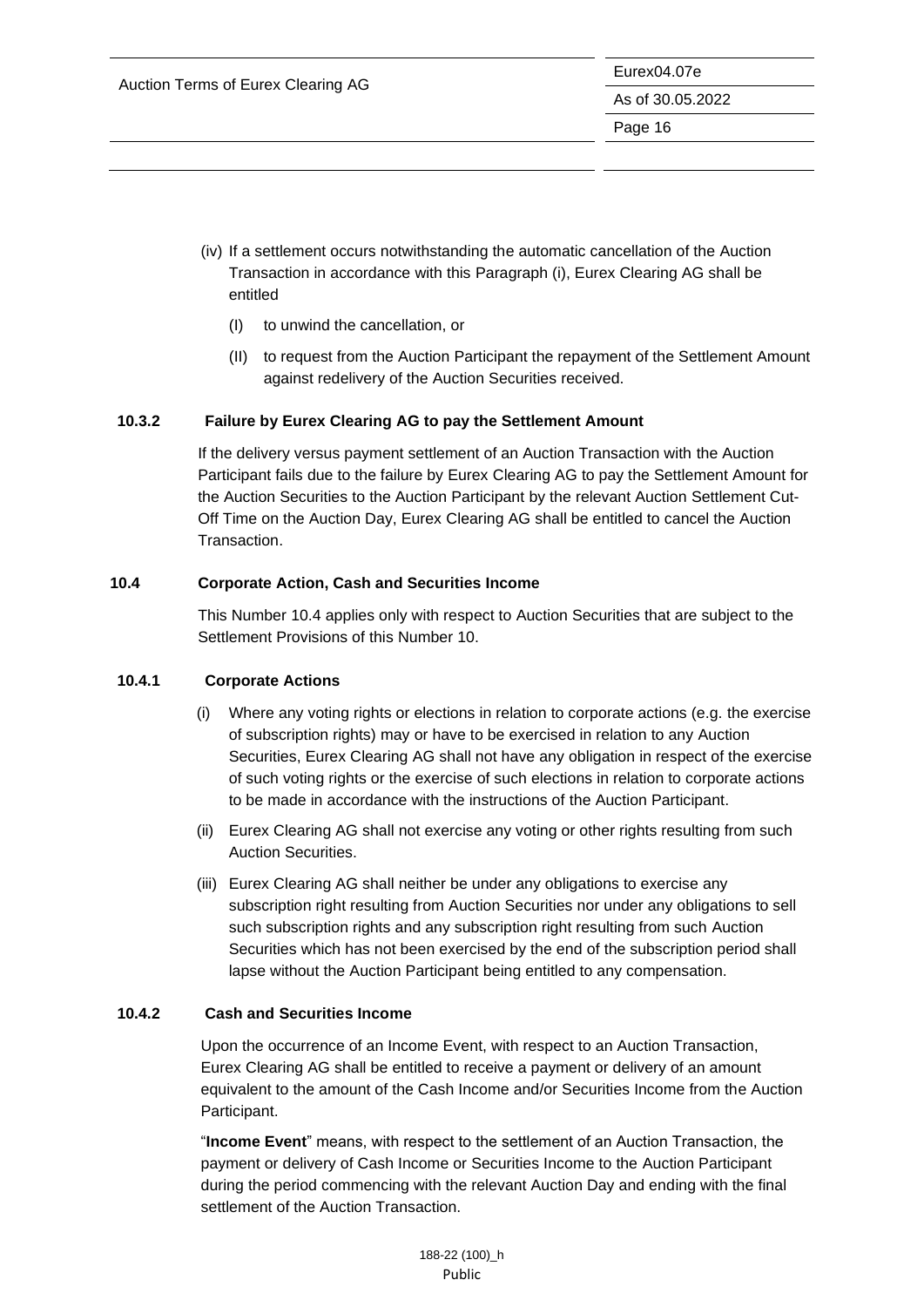"**Cash Income**" means a payment of any interest, dividends or other distributions in cash in relation to Auction Securities.

"**Securities Income**" means any payment of interest, dividends or other distributions in the form of securities arising in relation to Auction Securities that in respect of which no payment of consideration is required as well as any other rights arising in relation to the Auction Securities (such as bonus shares).

#### <span id="page-17-0"></span> $11$ **Liabilities, Emergency Actions**

- 11.1 The Auction Participant shall be liable for wilful misconduct (*Vorsatz*) and negligence (*Fahrlässigkeit*). If the Auction Participant causes any damages for Eurex Clearing AG, such damages shall in particular include any loss and properly incurred legal fees (including any applicable VAT).
- 11.2 Eurex Clearing AG shall only be liable for wilful misconduct (*Vorsatz*) or gross negligence (*grobe Fahrlässigkeit*), unless Eurex Clearing AG violates any of its essential obligations (*wesentliche Vertragspflichten*) under these Auction Terms. An essential obligation is an obligation, the performance of which is both necessary for the execution of the contract and which the Participant can, and does, rely upon.

In case of simple negligence (*einfache Fahrlässigkeit*), the liability of Eurex Clearing AG is restricted only to damages typically foreseeable at the time of entering into these Auction Terms. The provisions under the previous sentences above shall not affect the statutory liability for damages incurred as a result of injury to life, body or health as well as the liability pursuant to the German Product Liability Act (*Produkthaftungsgesetz*).

- 11.3 Neither Eurex Clearing AG nor the Auction Participant shall be liable for damages arising out of a business disruption as a result of a Force Majeure Event or Market Disorder Event.
- 11.4 In case an orderly Auction is disrupted, in particular by technical disruptions, the relevant Auction Participant shall immediately notify Eurex Clearing AG thereof. Any respective emergency actions by Eurex Clearing AG are legally binding on the Auction Participant.

#### <span id="page-17-1"></span> $12$ **Transmission of information relating to Auction Participants**

12.1 Eurex Clearing AG treats all data and information which relate to the Auction Participant confidentially. Eurex Clearing AG shall be authorised – subject to applicable law – to transfer such data and information to competent supervisory authorities or other authorised third parties domestic or abroad which are subject to confidentiality regulations with respect to such data and information comparable to those of Eurex Clearing AG.

> Other client-related information may only be passed on by Eurex Clearing AG, if it is already publicly available or if it is legally required to be passed on, or if the relevant Auction Participant has agreed to it.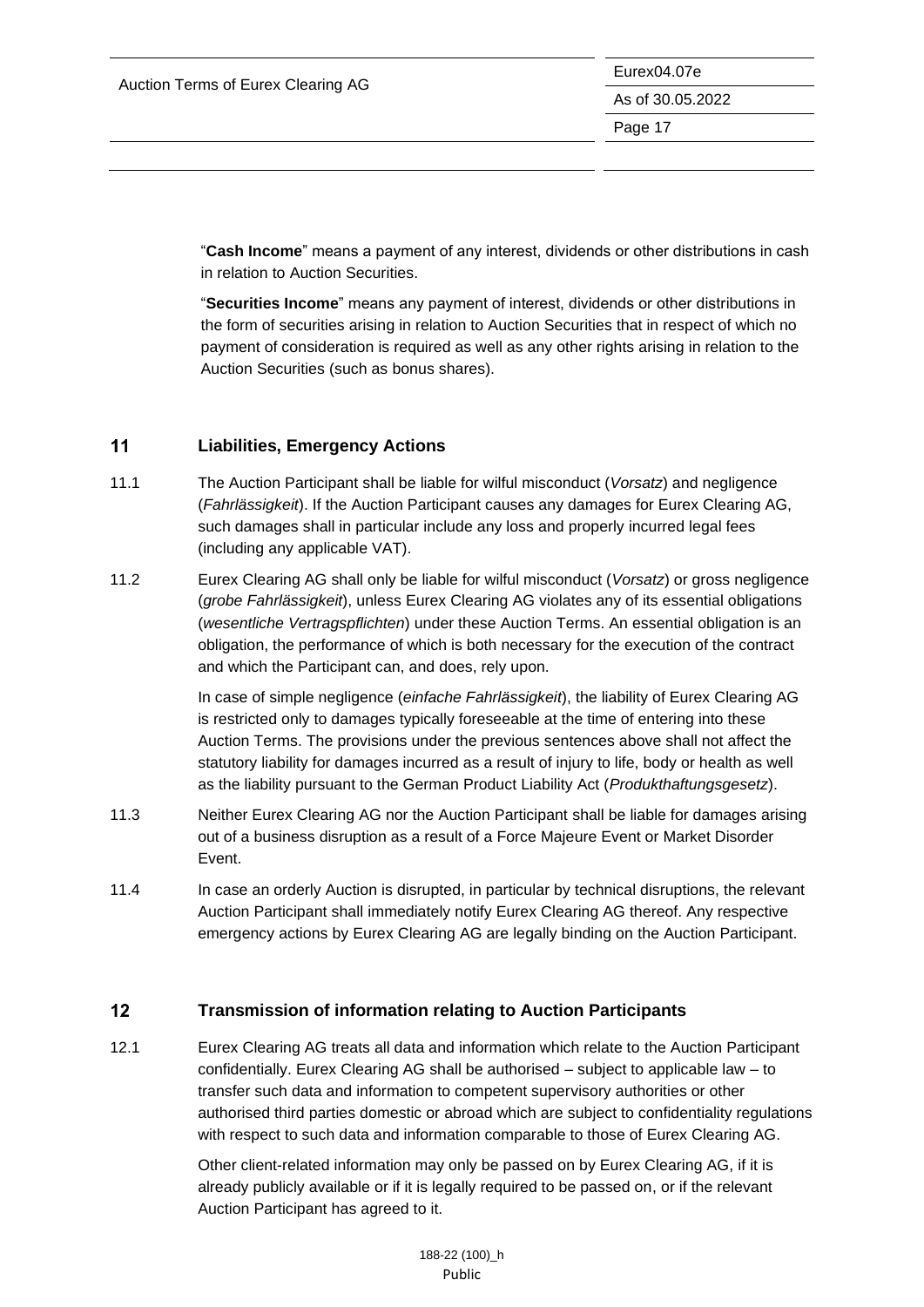12.2 Notwithstanding the provisions in Number 12.1, Eurex Clearing AG shall also be entitled to transmit or to request from clearing and settlement institutions or independent auditors which are subject to confidentiality regulations comparable to those applicable to Eurex Clearing AG, all data and information which refer to the Auction Participant and which are necessary for the orderly conduct of the Auctions and the settlement of Auction Transactions.

#### <span id="page-18-0"></span> $13$ **Publications and Notices; Objections to Notifications or Reports**

- 13.1 If these Auction Terms provide that certain notices from Eurex Clearing AG shall be provided, then such notices shall be published by Eurex Clearing AG
	- (i) via e-mail to the Auction Participants,
	- (ii) on the Eurex Clearing Website,
	- (iii) on its Member Section of Eurex Clearing AG for variable figures relevant for the auction processing, or
	- (iv) within the Auction Platform.

Such notices will become effective immediately upon publication.

- 13.2 Unless otherwise specified in these Auction Terms, notices by the Auction Participant may be made by e-mail or, if it is foreseen in these Auction Terms, within the Auction Platform. If Eurex Clearing AG has published forms, such forms must be used. Forms published by Eurex Clearing AG must be used in the language in which they are published.
- 13.3 All notices to be given and all communication between Eurex Clearing AG and the Auction Participant shall be given in such form and at such address as agreed or notified from time to time by the relevant party. Notices may be given in the German or in the English language.

#### <span id="page-18-1"></span> $14$ **Amendments to these Auction Terms**

- 14.1 Eurex Clearing AG may amend the Auction Terms at any time. Any changes and amendments to the Auction Terms shall be notified to all affected Auction Participants in writing at least fifteen (15) Business Days prior to the effective date fixed in the relevant notice ("**Notification Period**"). Affected Customers may submit in writing to Eurex Clearing AG comments to any changes or amendments of the Auction Terms within the first 10 Business Days of the Notification Period. Eurex Clearing AG shall assess whether these comments prevent the published change or amendment from becoming effective taking into account the interests of Eurex Clearing AG and the Auction Participants.
- 14.2 Each Affected Customer accepts each change and amendment of the Auction Terms, unless it objects by written notice to Eurex Clearing AG within the Notification Period.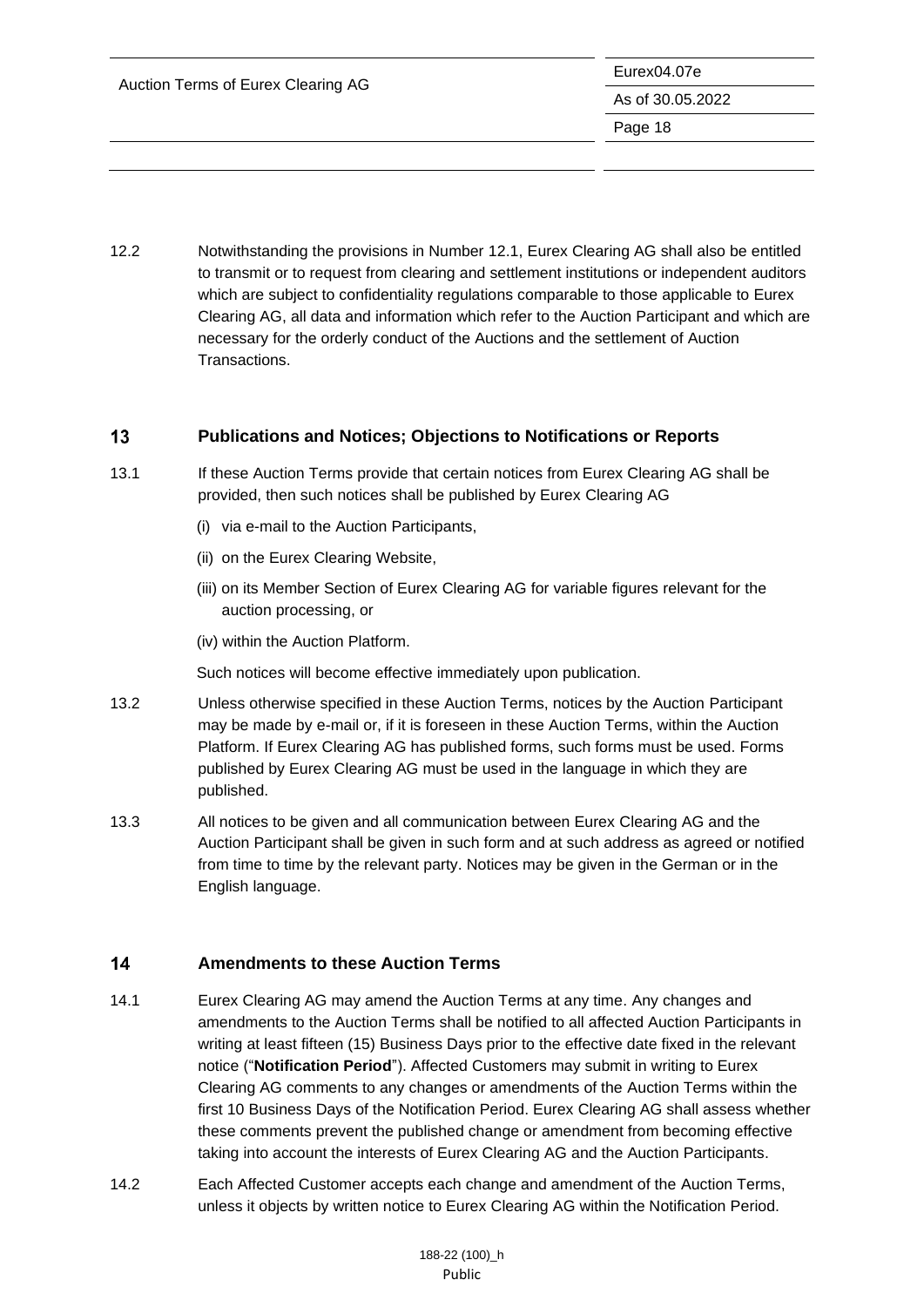Auction Terms of Eurex Clearing AG

Eurex04.07e As of 30.05.2022 Page 19

Eurex Clearing AG will inform the Affected Customers of the effects of such approval in the relevant publication of the changes and amendments of these Auction Terms. The right to terminate the Auction Participation Agreement pursuant to Number 6.3.1 (iii) shall remain unaffected.

#### <span id="page-19-0"></span>15 **Assignment of Rights and Claims**

The Auction Participant shall not assign any of its rights or claims under the Auction Participation Agreement or these Auction Terms except with the prior written consent of Eurex Clearing AG.

#### <span id="page-19-1"></span>16 **Final provisions**

- (1) These Auction Terms are subject solely to the laws of the Federal Republic of Germany. Exclusive place of jurisdiction for all disputes arising out of, or in connection with, the Auction Participation Agreement and these Auction Terms is Frankfurt am Main.
- (2) The English language version of these Auction Terms is legally binding. A German language version is not provided. The current version of the Auction Terms is available on the Eurex Clearing Website.
- (3) Should individual provisions of these Auction Terms be or become invalid or nonenforceable, this shall not affect the other provision's validity. In lieu of the invalid contractual provisions, the legal provisions shall apply or, in absence of such provision, that provision shall apply which the parties bona fide would have lawfully concluded had they noticed the invalidity or voidness. The same procedure shall apply if a gap in the provisions of these Auction Terms is observed.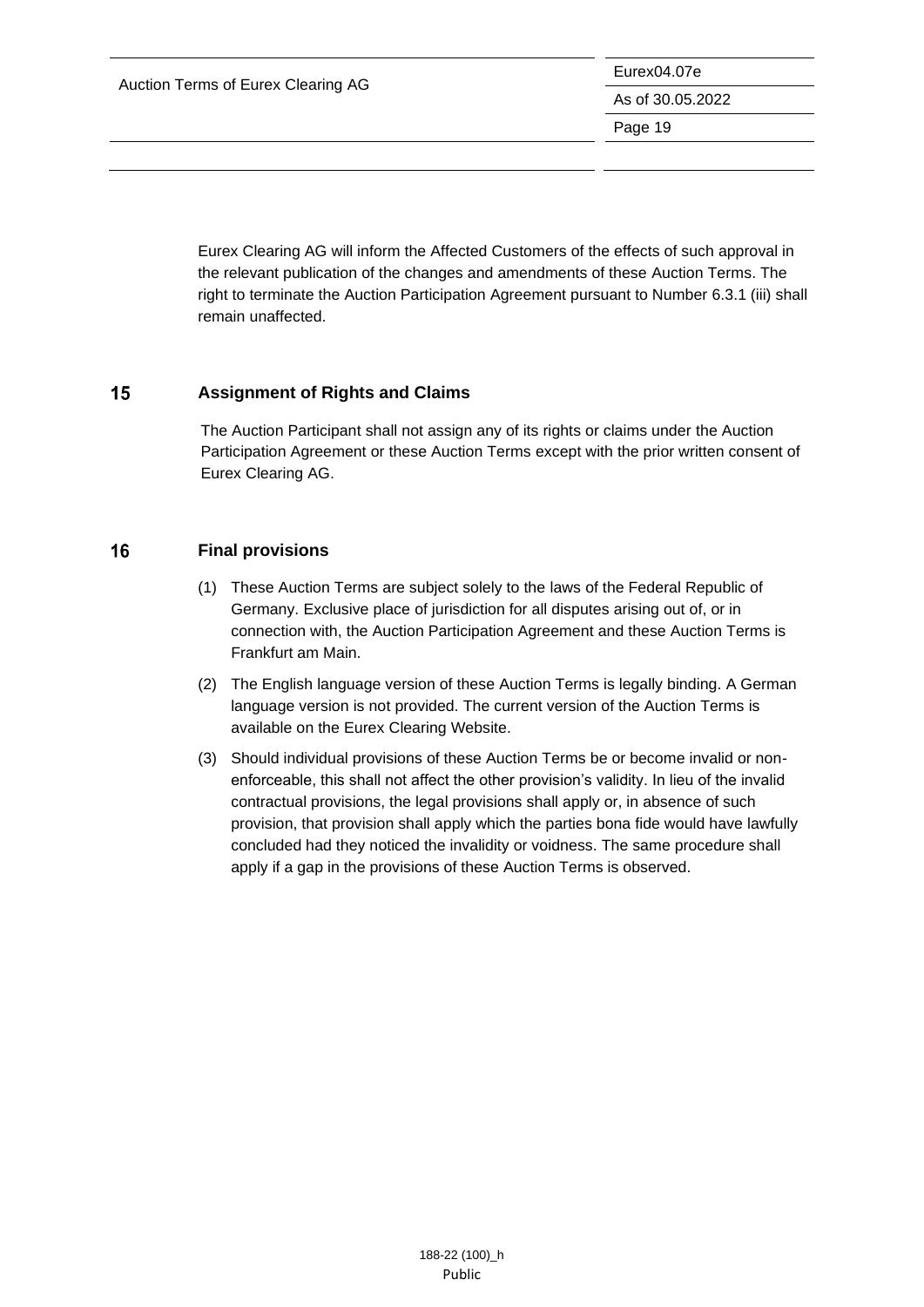Auction Terms of Eurex Clearing AG

Eurex04.07e

As of 30.05.2022

Page 20

**Appendix 1 to the Auction Terms:**

# **Auction Participation Agreement**

between

**Eurex Clearing AG**

and

**[●]**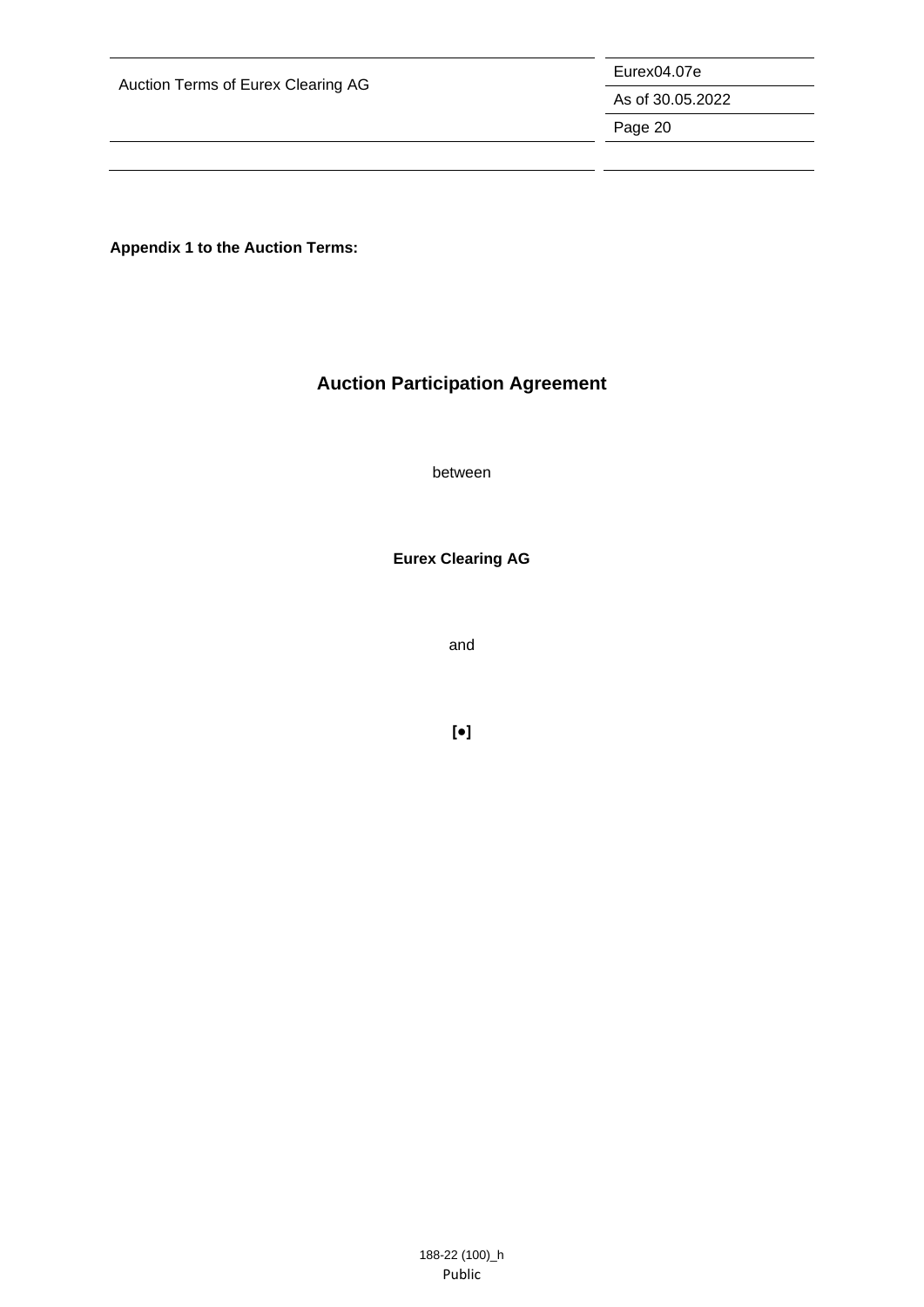|  |  |  |  | Auction Terms of Eurex Clearing AG |  |
|--|--|--|--|------------------------------------|--|
|--|--|--|--|------------------------------------|--|

Eurex04.07e

As of 30.05.2022

Page 21

This Auction Participation Agreement (the "**Agreement**") is dated the last date specified on the signature page hereof and entered into

#### **BETWEEN:**

|                                                                              | (full legal name)                                                                                                                                                                                                                    |  |  |  |
|------------------------------------------------------------------------------|--------------------------------------------------------------------------------------------------------------------------------------------------------------------------------------------------------------------------------------|--|--|--|
|                                                                              |                                                                                                                                                                                                                                      |  |  |  |
|                                                                              |                                                                                                                                                                                                                                      |  |  |  |
|                                                                              |                                                                                                                                                                                                                                      |  |  |  |
|                                                                              | (address)                                                                                                                                                                                                                            |  |  |  |
| (Clearing Member ID or Basic Clearing Member ID or DC Market Participant ID) |                                                                                                                                                                                                                                      |  |  |  |
|                                                                              | (e-mail address)                                                                                                                                                                                                                     |  |  |  |
|                                                                              | (Telefon)                                                                                                                                                                                                                            |  |  |  |
|                                                                              | as "Auction Participant"; and                                                                                                                                                                                                        |  |  |  |
|                                                                              | Eurex Clearing Aktiengesellschaft, a stock company (Aktiengesellschaft)                                                                                                                                                              |  |  |  |
|                                                                              | <u>is and the second in the second in the second in the second in the second in the second in the second in the second in the second in the second in the second in the second in the second in the second in the second in the </u> |  |  |  |

incorporated under the laws of Germany, registered in the commercial register of the local court (*Amtsgericht*) in Frankfurt am Main under HRB 44828 and having its registered seat in Frankfurt am Main, with its business address at Mergenthalerallee 61, 65760 Eschborn, Federal Republic of Germany ("**Eurex Clearing AG**").

The Auction Participant and Eurex Clearing AG are hereinafter also referred to as the "**Parties**" and each of them as a "**Party**". Unless the context requires otherwise, terms used in this Agreement shall have the meaning given to them in the Auction Terms of Eurex Clearing AG ("**Auction Terms**").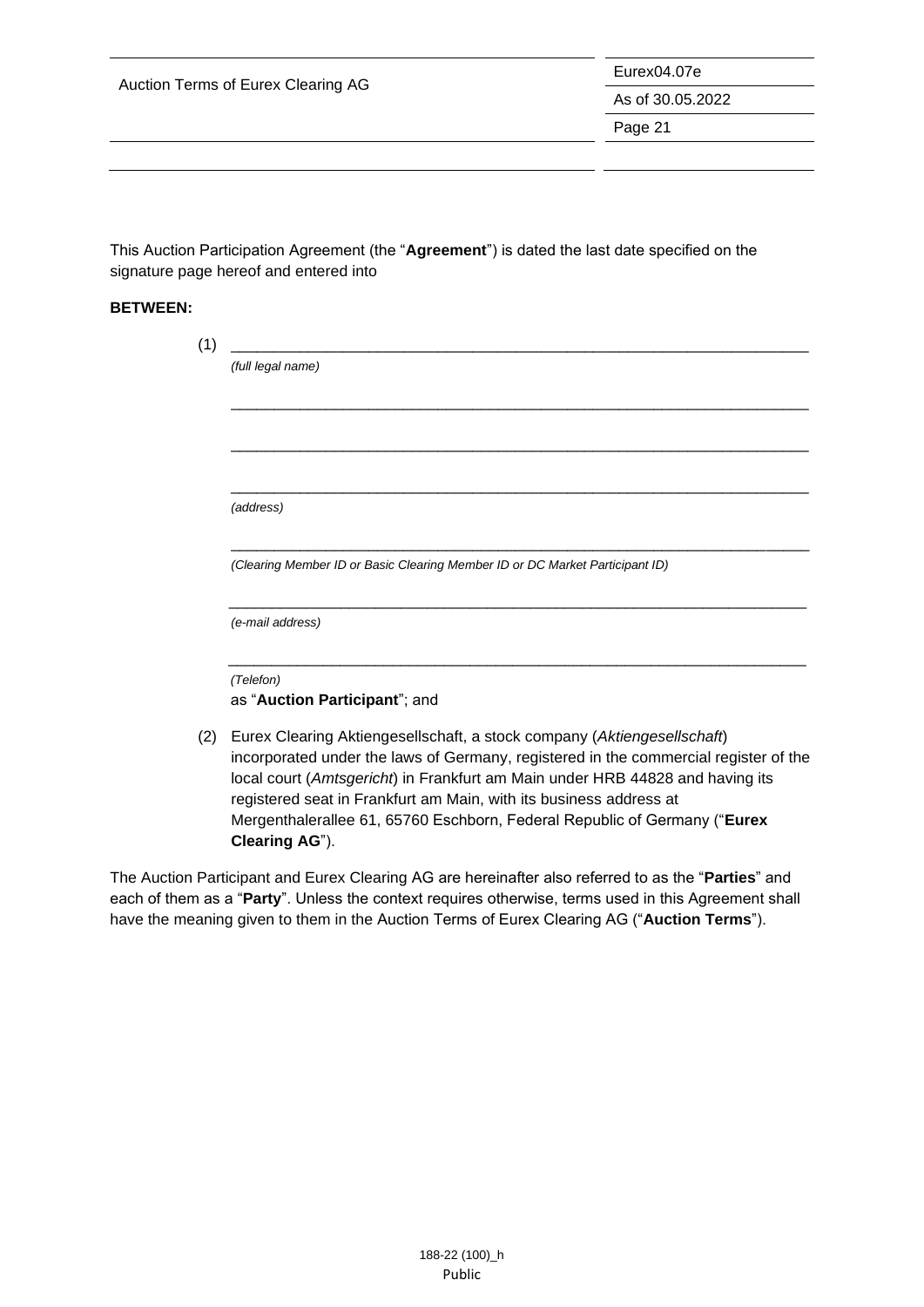| Auction Terms of Eurex Clearing AG | Eurex04.07e      |
|------------------------------------|------------------|
|                                    | As of 30.05.2022 |
|                                    | Page 22          |
|                                    |                  |

- 1. The Parties enter into this Agreement to agree on the participation of the Auction Participant in Auctions conducted by Eurex Clearing AG in accordance with Chapter I Part 1 Number 1.4.4 of the Clearing Conditions and the Special Clearing Conditions.
- 2. Upon invitation by Eurex Clearing AG, Auctions will enable the Auction Participant in accordance with the Auction Terms to enter into Auction Transactions with Eurex Clearing AG.
- 3. The Auction Participant is
	- □ a Clearing Member of Eurex Clearing AG;
	- a Basic Clearing Member of Eurex Clearing AG; or
	- a DC Market Participant of Eurex Clearing AG.
- 4. The Auction Participant assigns one or more eligible settlement accounts for the settlement of Auction Transactions in the Auction Platform.
- 5. This Agreement incorporates by reference the Auction Terms as amended from time to time.
- 6. This Agreement shall be entered into for an indefinite period of time and shall remain in effect until it is terminated by one of the Parties.
- 7. This Agreement does not and is not intended to confer any rights to third parties. The Auction Participant shall not assign any of its rights and obligations under this Agreement except with the prior written consent of Eurex Clearing AG.
- 8. This Agreement is governed by the substantive laws (*Sachrecht*), excluding German private international law, of Germany. Any non-contractual rights and obligations arising out of or in connection with this Agreement shall also be governed by the substantive laws (*Sachrecht*), excluding German private international law, of Germany.
- 9. The courts in Frankfurt am Main, Germany shall have exclusive jurisdiction (*ausschließlicher Gerichtsstand*) over any action or other legal proceedings arising out of or in connection with this Agreement.
- 10. If any provision contained in this Agreement is or becomes invalid, illegal, or unenforceable, the validity, legality and enforceability of the remaining provisions shall not be affected. Such invalid, illegal or unenforceable provision shall be replaced by means of supplementary interpretation (*ergänzende Vertragsauslegung*) by a valid, legal and enforceable provision, which most closely approximates the Parties' commercial intention. This shall also apply mutatis mutandis to any gaps (*Vertragslücken*) in this Agreement.